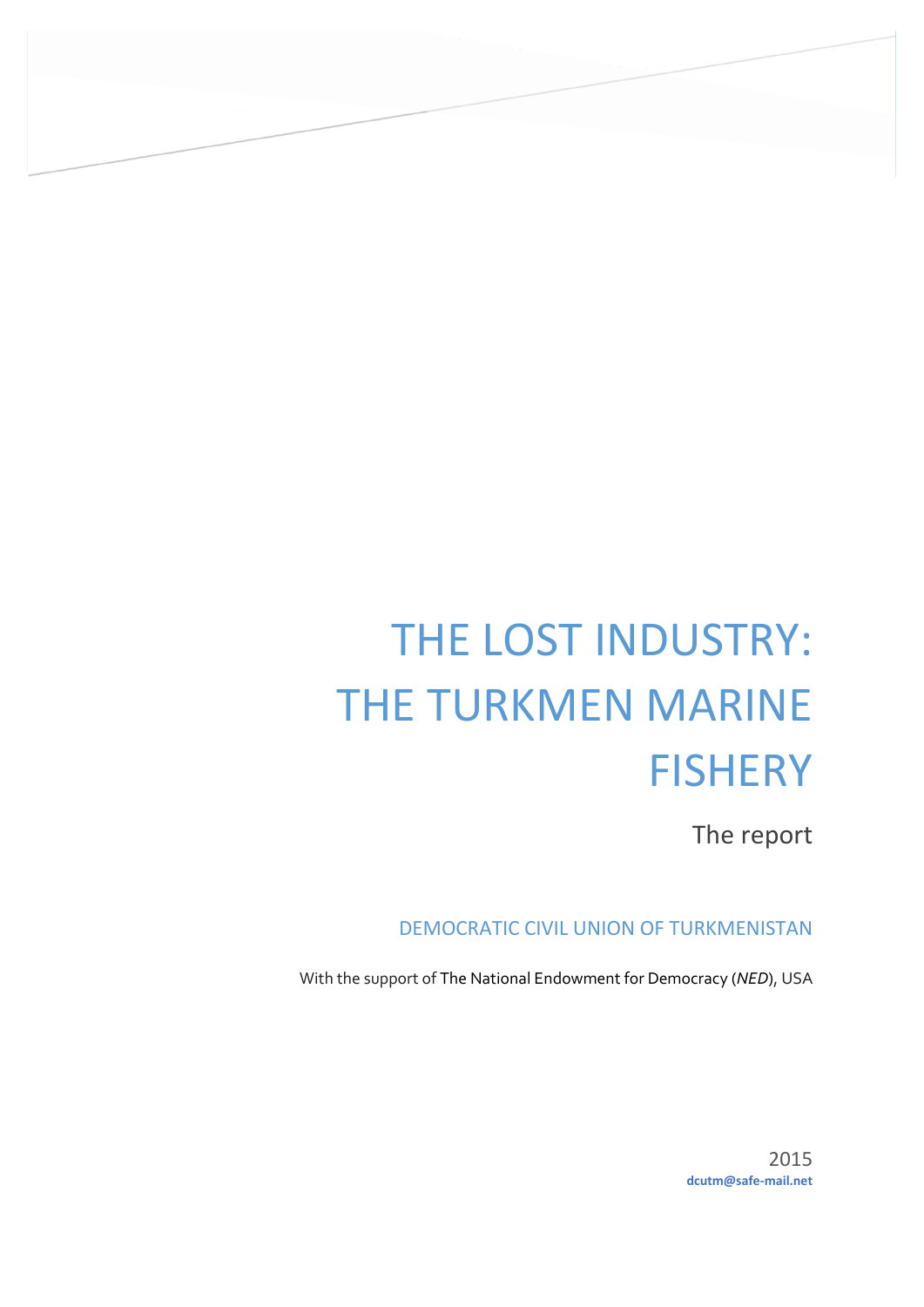## **Contents**

| ORGANIZATIONAL AND TECHNICAL CAUSES OF THE DEGRADATION OF THE MARINE FISHERY  12 |  |
|----------------------------------------------------------------------------------|--|
|                                                                                  |  |
|                                                                                  |  |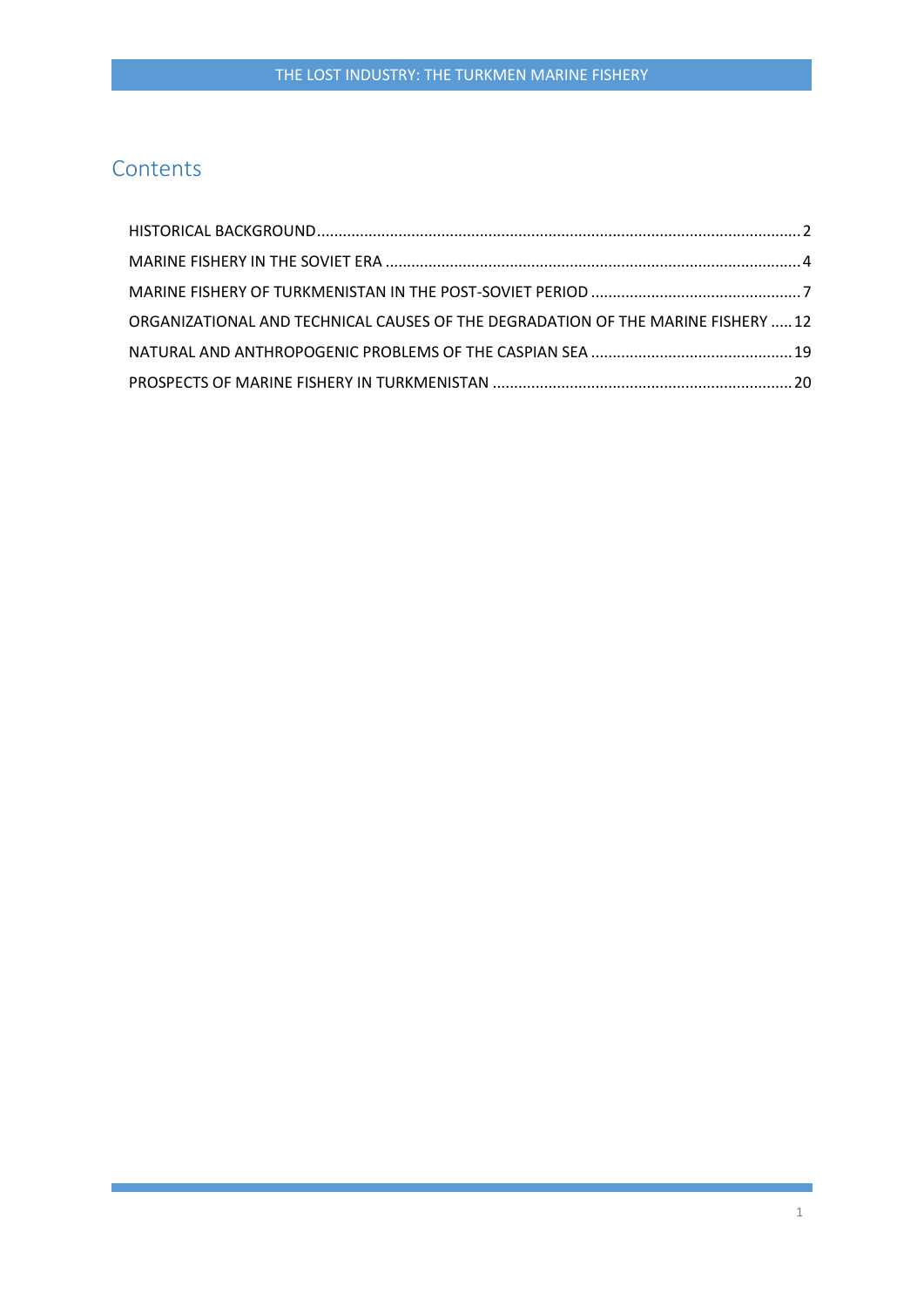## **THE LOST INDUSTRY:**

#### **the Turkmen marine fishery**

#### <span id="page-2-0"></span>HISTORICAL BACKGROUND

Turkmens living in the South-Eastern shore of the Caspian sea  $-$  in the current cities Turkmenbashi, Khazar, Garabogaz <sup>1</sup>and etraps Turkmenbashi and Esenguly<sup>2</sup> – consider themselves the indigenous inhabitants of these places who settled in seaside thousands of years ago. According to the main occupation of their ancestors they call themselves hereditary fishermen and are proud of their fishing origins, especially in the coastal towns. It is confirmed by their way of life, daily graft, houses, cuisine, crafts, weaving, folklore, marked by millennia-old ties with the sea.



The objective reasons contributed to the development of marine fisheries, first of all, it was the biological diversity of the Caspian sea, surpassing even in the recent past, today's presentation about his wealth. Warm climate, low costs for clothing and housing, guaranteed income of healthy protein rich foods (not only fish but also poultry), as well as the opportunity to take refuge on offshore islands from aggressive neighbors attacks, all that was attracted people to settle on the coast. In the existing fishing

communities the main business was year-round fishing and seasonal waterfowl hunting. Distant-pasture animal husbandry, and especially the dawning, as we would say today, subsistence agriculture with mainly the cucurbit crops, played a secondary role. Arabic, Persian and European travelers, who visited this region in the middle ages and new time, referred to it.

Reports of geographic expeditions from Russia and Western countries indicated that the Caspian Turkmens had long-present skills of fishing in the 18th-19th centuries. In addition to spear harpoons and large hooks for sturgeon fish<sup>3</sup>, they were able to weave fishing nets with

**<sup>1</sup> Former towns Krasnovodsk, Cheleken, and the settlement of urban type Bekdash.**

**<sup>2</sup> Former Krasnovodsk and Gasan-Kuliisky areas.** 

**<sup>3</sup> In those days, the sturgeon fish, especially the Beluga, ganoid fish, which was tabooed to consume, Turkmen caught mostly on the sale for the Astrakhan merchants. However, in the memoirs of D. Livkin - captain of the Cossack troops - it**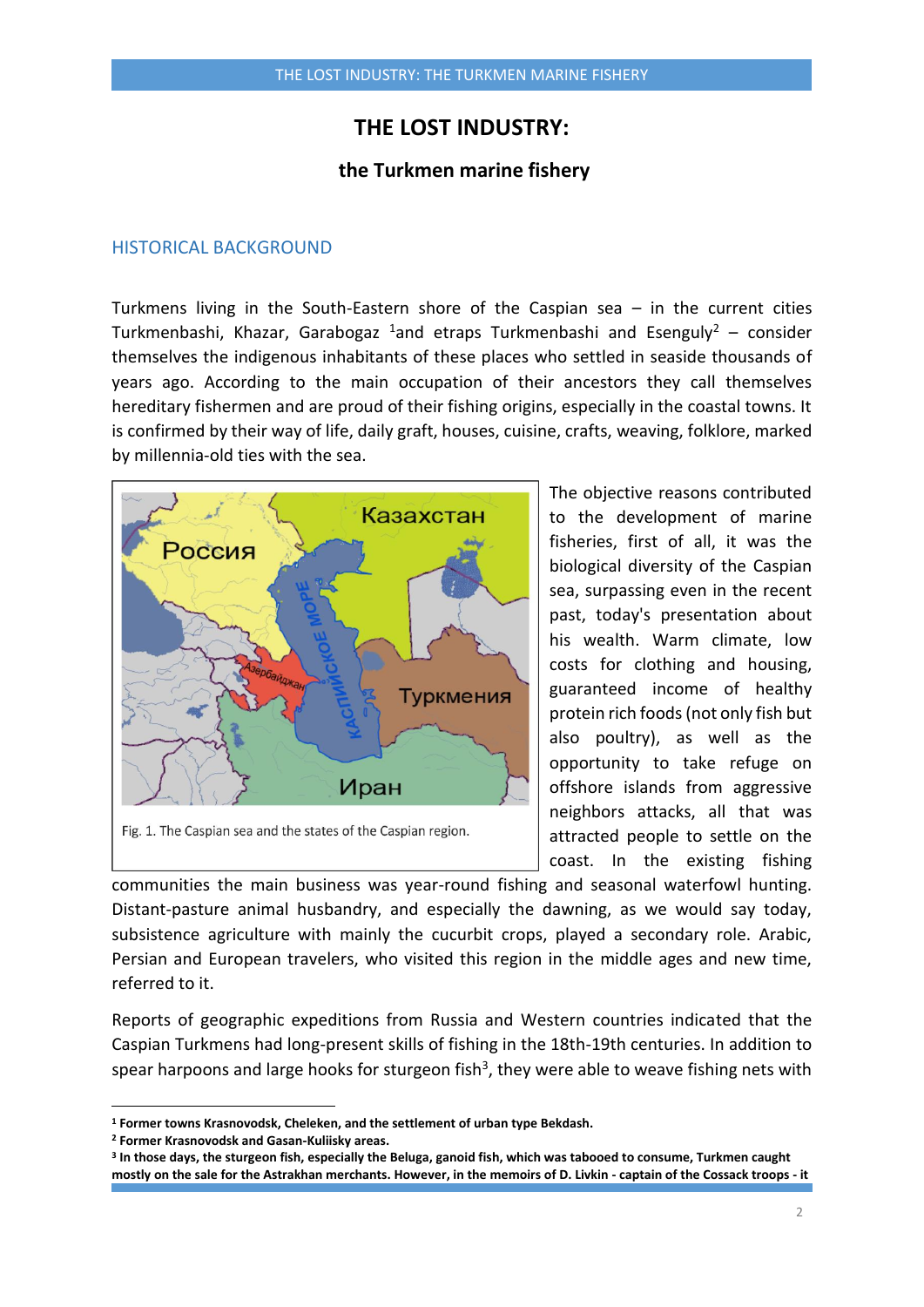different sized cells and make floats for them for catching small fish in the bays and the open sea. Turkmens was familiar with the long casting net. They threw it and pulled to shore during the seasonal cycle of caspian carp, caspian roach, kutum. The astrakhan akhans and kalads, which found a way to Turkmen's shores, were not unusual to them.<sup>4</sup> But the Turkmens used them rarely and reluctantly. Firstly, there was no domestic demand for the "red" fish, and secondly, residents believed such tackle is not desirable gear that even threatens human life. Caught on a hook or in a squaw nets, the fish could be long tormented before the arrival of the fishermen and fear "to sleep", infected its body before the death with deadly hormones, which is colorless and odorless.<sup>5</sup> And fisherman, who tangled in the hook and line gear for sturgeon, was doomed to certain death in the depths. Caught on the hook, large belugas and sturgeons weighing from 100 to 500 or more kilos dragged people to the bottom in a matter of seconds.

At the time the coastal Turkmen lands were included in the Russian Empire, a relatively developed fishing industry was formed on the coast. They got the fish on a wooden rowing and sailing boats. The boats were built of wood in traditional ways, which were handed down by memory from father to son. Therefore, the boats almost did not differ from each other in design, but they were different sizes depending on the fishing location. On shallow water, the fish were caught with a small one-oared taimuns and light two-oared kulazes. They put out to sea on medium and large many-oared boats - kulazes and kirzhims, equipped with sailing masts and rigging. As a legacy of the Seljuk era, the very large commercial fishing and transport vessels - single-deck "nau" with a triangular sail plan and a capacity of about 1000 quintals. Turkmen craftsmen built sailing ships, that did well on the steep waves of the Caspian sea and were tacking under any wind. To procure fish for the future and for the sale, Turkmen used smokers, salteries, drying houses in the fresh air and other methods of handicraft industry.

The arrival of the Russian fishery managers on the coast stimulated the local fishing industry, as there appeared a huge market for previously not popular products. Created companies with mixed Russian-Turkmen capital were created, the Turkmen entrepreneurs appeared, who had concentrated in their hands the major part of the fishery sector in the Caspian sea. Among them the family of Sharapov, Kiyatov, Ataev, Kovusov – on Cheleken; Annaev, Yaztuvakov, Bordzhakov – in Kyzyl-su; Hadzhiberdyev, Orazmamedov, Artykov – in Gasan-Kuly; and many other famous representatives of the nobility and the nascent national bourgeoisie. The population and number of fishing villages increased from Gasan-Kuly in the South to the border with Mangyshlak in the North. Between them there were small settlements of immigrants from Russia, also engaged in fishing. They cooperated in artels with the Turkmen fishermen, adopting their practices and, from their part, introduced the local

**is argued, that in the 17th century the Turkmen-ersarin, who lived here, caught only red fish on the wooden hooks and used it as food. But it is not consistent with the religious restrictions of the Turkmens at that time. For now, the sturgeon fish is a delicacy for all citizens of Turkmenistan, not to mention black caviar, which is going for a fabulous price now from two to three thousand US dollars per 1 kg.**

**<sup>4</sup>Akhan - "double-wall" net with different cells; kalada - long heavy rope with iron hooks dangling from it on fishing line. Illegal tackle.**

**<sup>5</sup> Like all civilized peoples, the Turkmen considered any dormant fish as unclean and did not used it as food.**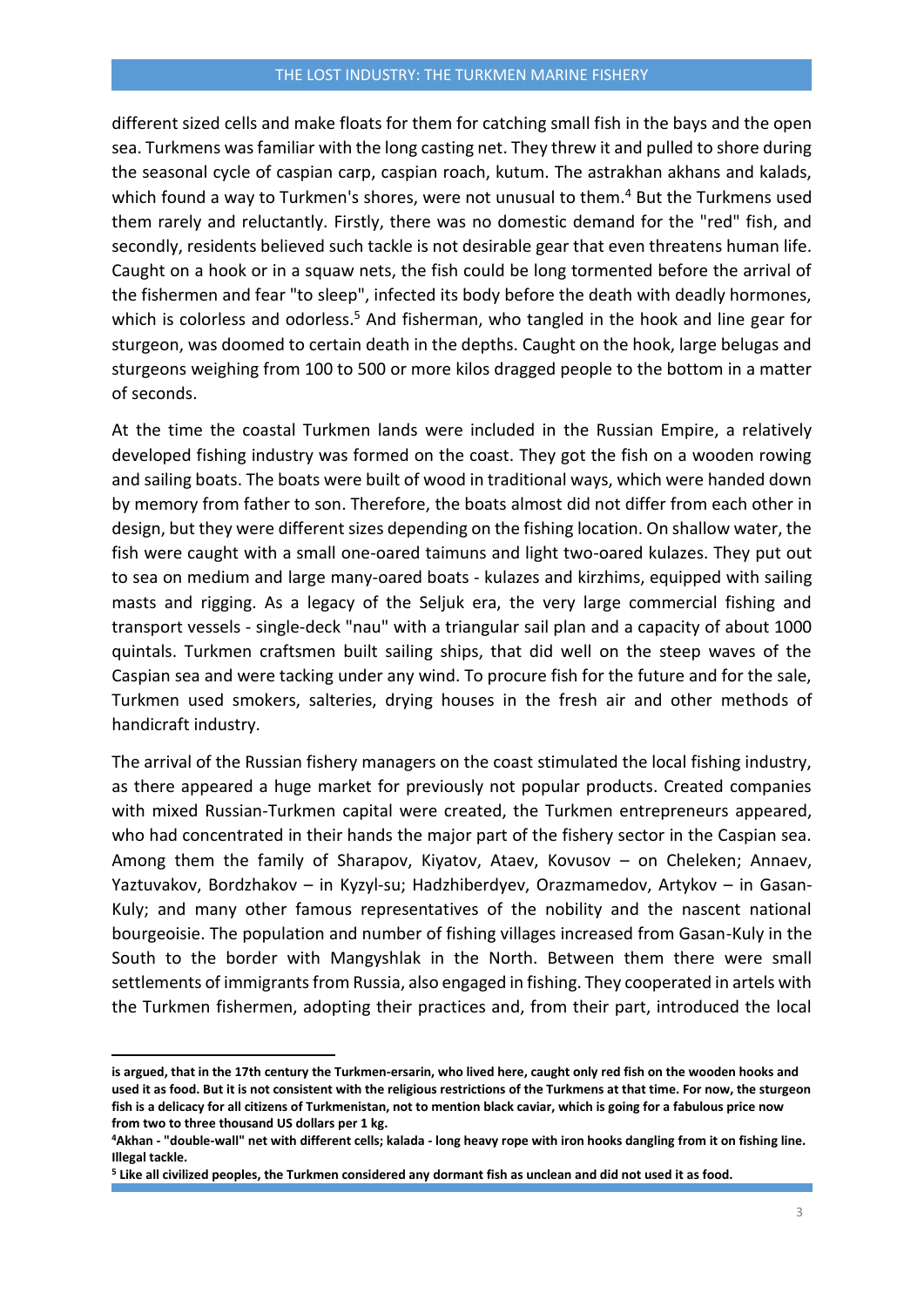fishermen to the modern day methods of fishing. Yields grew each year, and together with them the well-being of the coast inhabitants, for whom fishing was the main source of livelihood, had improved.

In the coast sector, which is of interest to us, near the recently found city of Krasnovodsk, there were the following fishing auls were located: Karababa, Sue, Kaiman, Bekdash, Karasengir, Jafara, Karshi, Aksengir, Tarta, Aiym, Kuuli, Alataepe, Tazeabad, Baimamed, Avaza,



the early XX century.

Chaiburun and other Turkmen villages. In the south of Krasnovodsk spit, the Turkmen aul Kizilsu and a mile away the Russian village of Petrovsky coexisted peacefully. In the latter, there was built a stationary fish processing plant in the form of the manufacturing company, which was then partially mechanized with the use of steam engines. In addition to the workshops for cutting,

smoking, salting and pickling fish, the plant included a cooperage shop, ice-making plant to produce ice for storing fresh fish and a small power plant running on oil. Small jetties were built for the fishing boats and high logged berth to handle larger vessels of steamship companies. They came from Baku, Makhachkala, Astrakhan with food, fresh water and merchandise for fishermen. For the needs of the enterprise, the sailors delivered supplies and, after unloading, took on board the finished product from the fish processing plant.

Before the World War I tens of thousands of pounds of fish were caught and processed in Krasnovodsk region. The fishing authority was created in the city of Krasnovodsk to assist the many fishing artels, or troops, as they were called. In addition, the responsibilities of the authority included the prevention of poaching and protection of fishery resources.

During the World War I, the catches decreased in several times in connection with the mobilization of men into the army and encountered economic difficulties. The Russian revolution and the ensuing civil war brought even more problems. The new period in the history of the Turkmen fishermen had begun since the Soviet government was victorious in Turkmenistan.

<span id="page-4-0"></span>MARINE FISHERY IN THE SOVIET ERA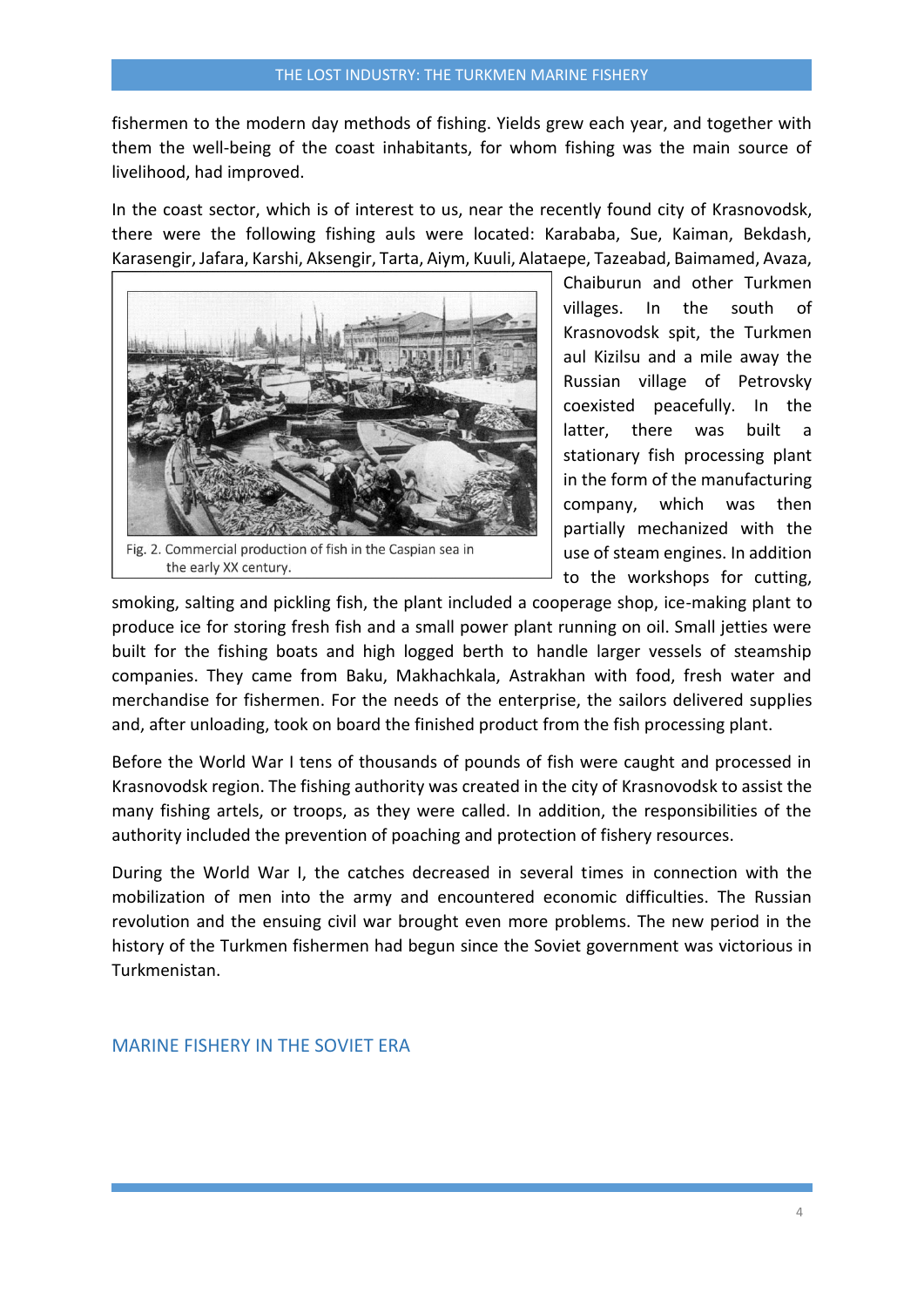In the first years of Soviet government, the main occupation of the Krasnovodsk district<sup>6</sup> population remained fishery and animal husbandry, subject, however, climate risks and the lack of fodder. No farming crops were carried out due to lack of irrigation water. The industry was represented by depleting Yagmansky coal mines, oil and ozokerite crafts on the Cheleken island, and salt craft in the towns of Jebel and Kuuli-Mayak. In the vicinity of Krasnovodsk, brick, lime, plaster and other building materials were produced from local raw materials for internal use.

Against this background, the socially significant and the most stable in terms of its development was the fishery, and the new state took measures to strengthen it. The societies of consumers and the fishing cooperatives were created in the coastal fishing auls. The trust "Turkmenistan" was formed in March 1925 in Krasnovodsk, which became the city-forming enterprise alongside with the sea trade port.

In the years of collectivization, the fishing farms named after Kalinin, Stalin, Mikoyan, Voroshilov, the kolkhoz "Bolshevik" and other collective farms of fishermen were created on the Turkmen coast. Later, the cooperative farms of fishermen became part of the "Turkmenrybakkolkhozsoyuz", which was carrying out the centralized procurement of fish caught and support to the newly organized collective farms with financial and technical supplies, provision of boats and fishing equipment. Diesel wood and metal fishing boats and small seine boats with carrying capacity up to 30 tons and above, which had been built at the shipyards of the country, came into operation of the fishermen. At the same time, traditional fishing boats of Turkmens were continued to use for coastal fisheries. They were built on ship repair technical station (SRTS), which was built in 1937 in the village of Kizylsu. The catches increased, and at the beginning of the War of 1941-45, they surpassed the pre-revolutionary indicators.

In the sixties and subsequent years, the sea fishery has become an advanced sector of the food industry, with a developed onshore infrastructure and differentiated by functionality fishing fleet in its disposal. In the late 60-ies in Krasnovodsk the production association "Turkmenrybprom" was established on the basis of the trust "Turkmenrybprom" during the structural adjustment of fisheries. It includes fish processing plant, "Turkmenkholodflot" office, state fishing administration and other industrial entities, modernized in the postwar period.

In the village Kyzyltu, which is appeared to be on the island in 1962 after laying the shipping channel for the ferry on the Krasnovodsk spit, the reconstructed SRTS, that was renamed the ship repair workshop (SRW) and the kolkhoz "Caspian", which has its own seiner spread, continued to operate. However, the fish processing plant on the Kizilsu island was closed due to capacity expansion of Krasnovodsk fish processing plant. Its construction in the early 50 ies of the last century were mothballed, then dismantled, except for a solid pier, which stood for another 30 years.

 $\overline{a}$ 

**<sup>6</sup> Established in January 1925, the City Council was allocated as an independent administrative unit. Krasnovodsk district with the administrative center in the city of Krasnovodsk covered more than half of the present territory of Balkan province without today's etraps Serdar (Kizyl-Arvat), Bereket (Kazandzhik) and Makhtumkuli (Kara-Kala).**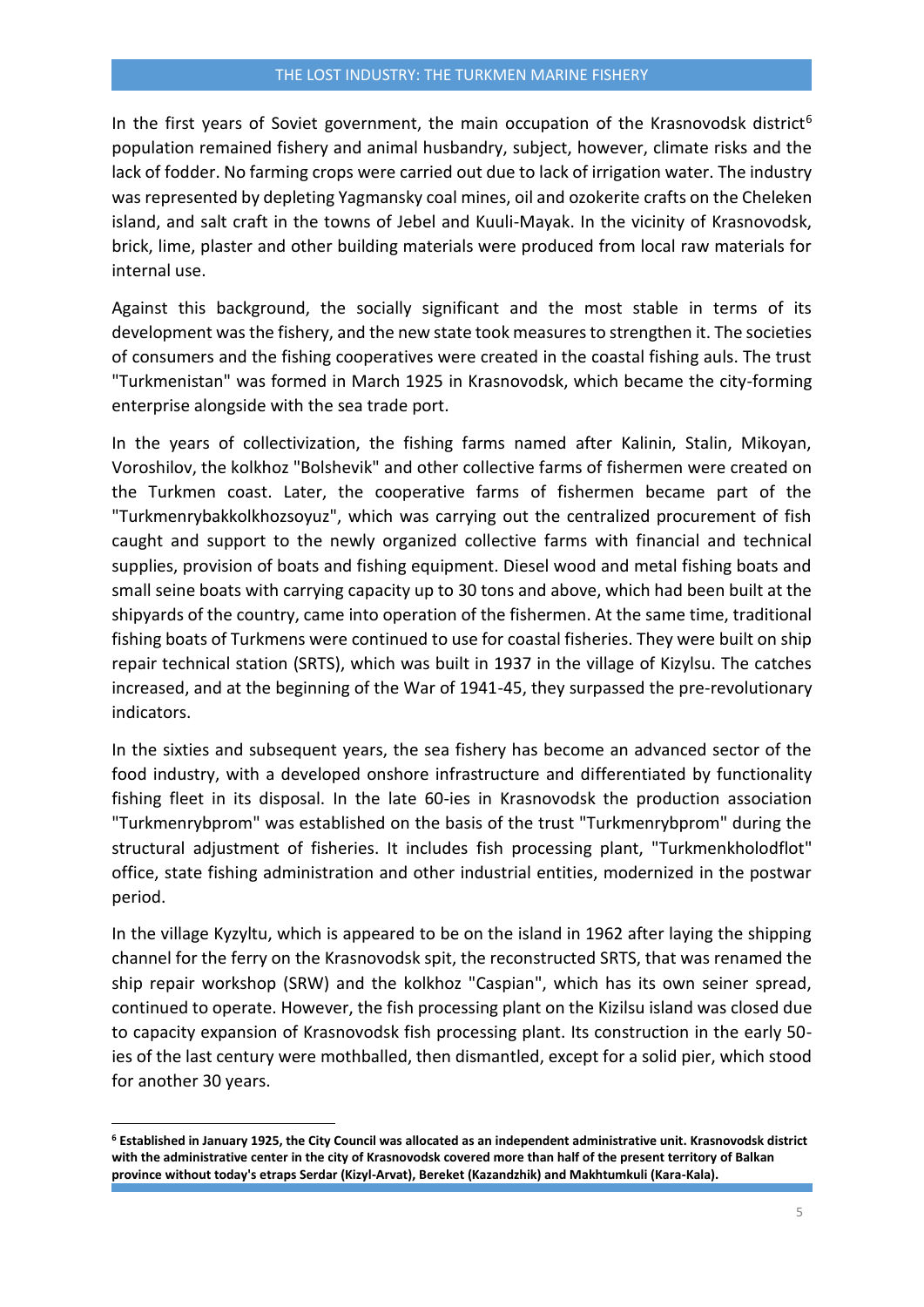"Turkmenkholodflot" office arose in connection with the admission of refrigerated vessels to the association of the fishing industry. The shipyard, engaged in routine repairs of small tonnage fishing seiners and building wooden boats for coastal fishing, and additional capabilities in the fisheries sector and fleet operation were transferred to it. The office had a Harbor cranes, shore-based and floating workshops, equipped with latest lathe, welding, plumbing and other equipment, rail platform feeder, electromechanical boat ramp for ascent and descent of several vessels at the same time, stacker blocks for seiners and keel blocks for boats and pinnaces. Kyzylsun ship repair-construction workshop was subordinate to "Turkmenrybkholodflot" with the shipyard of the smaller scale than at the corporate headquarters, but it was also well equipped for careening and land-based repair of small fishing vessels.

In the 70-ies - early 80-ies there were more than thirty fish carriers and fishing vessels of class RS, PTS and other small seiners with standard carrying capacity up to 40 tons in the structure of the production association "Turkmenrybprom". In addition to them, the fishing fleet of "Turkmenrybprom" included at various times from five to 10 permanent fishery processing vessels, which were secondary autonomous ships for the far sea fisheries. Vessels of this class – RDOS, RMS, RDMS and others - could took on board from 500 to 1,000 tons of fish. A large part of the catch was processed on ships to the finished product: fillet, canned food, fish oil, flour and other. The fish caught at the end of the fishing were brought ashore frozen. Fishreception pier for mooring was equipped with an access railway and gantry cranes. Monthly thousands of tons of frozen fish were unloaded from these vessels to refrigerated wagons.

Until Turkmenistan's independence enlarged fishing kolkhozes remained on the coast: "The Supreme Council" in Gasan-Kuly area, "Caspian" on the Kizilsu island and named after Kalinin in the village of Kiyanly in Krasnovodsk district.<sup>7</sup> Kolkhozes with a rowing-sailing kulazes up to 0.5 tones and coastal fishing-boats carrying up to four tons, had, in addition to these vessels, the sea seiners and were on an equal footing with fishermen of Goslov<sup>8</sup>. Members of a kolkhoz were linked to production association "Turkmenrybprom" by seiners rent and other mutually beneficial contractual obligations.

Members of a kolkhoz catches were good. Only one kolkhoz named after Kalinin produced over five thousand quintals of fish in 1984, received the net profit in the amount of more than 120 thousand rubles, or more than 175 thousand US dollars at the exchange rate at the time. Fish delivered by the kolkhoz fleet and small seiners of "Turkmenrybprom" were refined, mainly in the shops of Krasnovodsk fish processing plant, and sold in the city and within the country in frozen form.

City fish processing plant had the system of branched shop productions. It included capital refrigerator with freezers of different temperatures for a total volume of 35 thousand cubic meters. On the territory of the plant, there were fish canning plant, pickle and salting

**<sup>7</sup> Residents of Avaza located between the towns Kizilsu and Kiyanly in fact worked in both kolkhozes. Fishing camps with docks with inventory containers, salt and other supplies were equipped on the territory of their village. There was a platform with canopies for drying and wooden vats for salting fish. <sup>8</sup> The system of state fisheries.**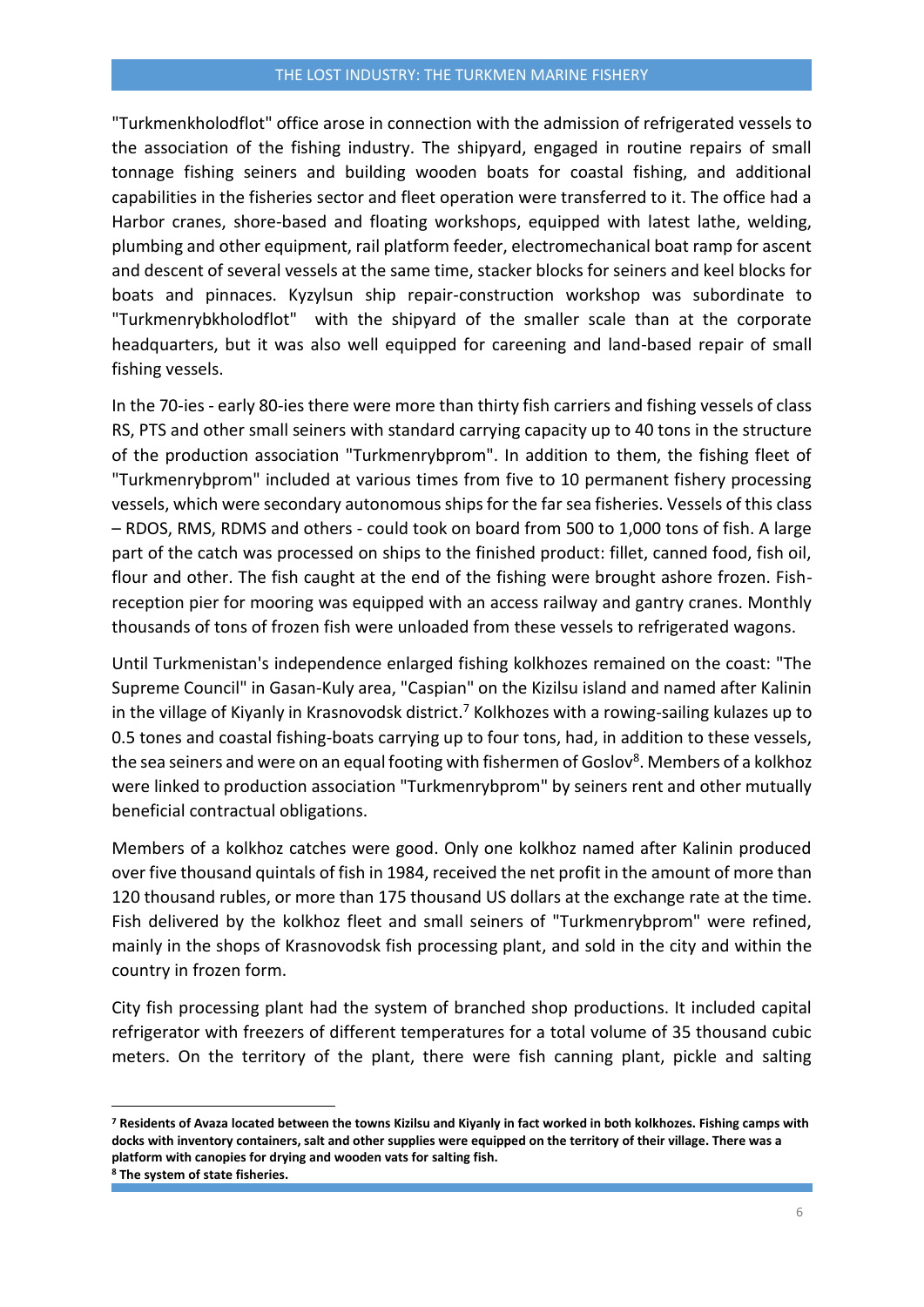production, smokehouse, outdoor area for drying small fish, mainly roach and bream, oil and flour shop, numerous piers for mooring boats, storage for salt and spices, boilers, transformer stations, diesel generator and other energy production infrastructure. Before the end of 60 ies, the Western edge of the city housed a cooperage shop, which produced crates and barrels of various sizes from imported riveting. In the 70-ies, the packaging in association "Turkmenrybprom" moved to more modern plastic containers, and cooperage shop was liquidated.

Until the mid 80-ies, the plant produced huge amounts of high quality fish products. Canned sardines, carp, herring, pike perch, sturgeon, stellate sturgeon, beluga was worth from 0.3- 0.6 to 1.5 rubles. In the 70-ies, at any time in Krasnovodsk shops you could buy a whole box (12-15kg) of smoked or sun-dried bream roach prepared by real professionals for 14-15 rubles (about 20 US dollars at the exchange rate at the time). Now it would be worth not less than 200 US dollars, despite the decline in quality. Until the early 80-ies, nor delicacies of sturgeon, nor caviar were unusual for the inhabitants of Krasnovodsk. This time is remembered in Turkmenistan as the Golden age of the national marine fishery.

### <span id="page-7-0"></span>MARINE FISHERY OF TURKMENISTAN IN THE POST-SOVIET PERIOD

In 1991 Turkmenistan became independent. During the first five years of the independence, the marine fishery continued to maintain its position. Experienced staff, qualified experts, who gave the best years of their life to marine fishery, still wroked in the governing body of the association "Turkmenrybprom". Among them, in addition to the Turkmen, there were many representatives of other nationalities, which stood in former years as a strong team. They did everything they could to prevent a sharp fall in production, to give it a new impetus to development.

However, the production and processing of fish annually fell due to the weakening of economic ties between regions in the former Soviet Union and restricting fishing areas by the territorial waters of Caspian states. They lacked the necessary spare parts, equipment, consumables and other materials. Turkmen fish industry in the Caspian sea worked by inertia, wasting the accumulated potential, depleting the material and technical base, emptying warehouses with the remnants of the fishing nets, tackels, and other fishing equipment.

At this time, the government's attention was focused on TEK as the basis for the development of the national economy. The Committee of fishery, while remaining formally independent of the state structure, was taken by the Ministry of petroleum and mineral resources of Turkmenistan under his wing. Production association "Turkmenrybprom" was transformed into the state enterprise "Balkanbalyk". On a wave of nationalist euphoria, selfish motives and patronage of the central authorities, random people with inflated ambitions, but absolutely not versed in matters of fish production and fishery, came to lead the enterprise. As a rule, they were qualified oil professionals – the puppets of the oil and gas industry. Their arrival was followed by criminal prosecution of unwanted persons from among the former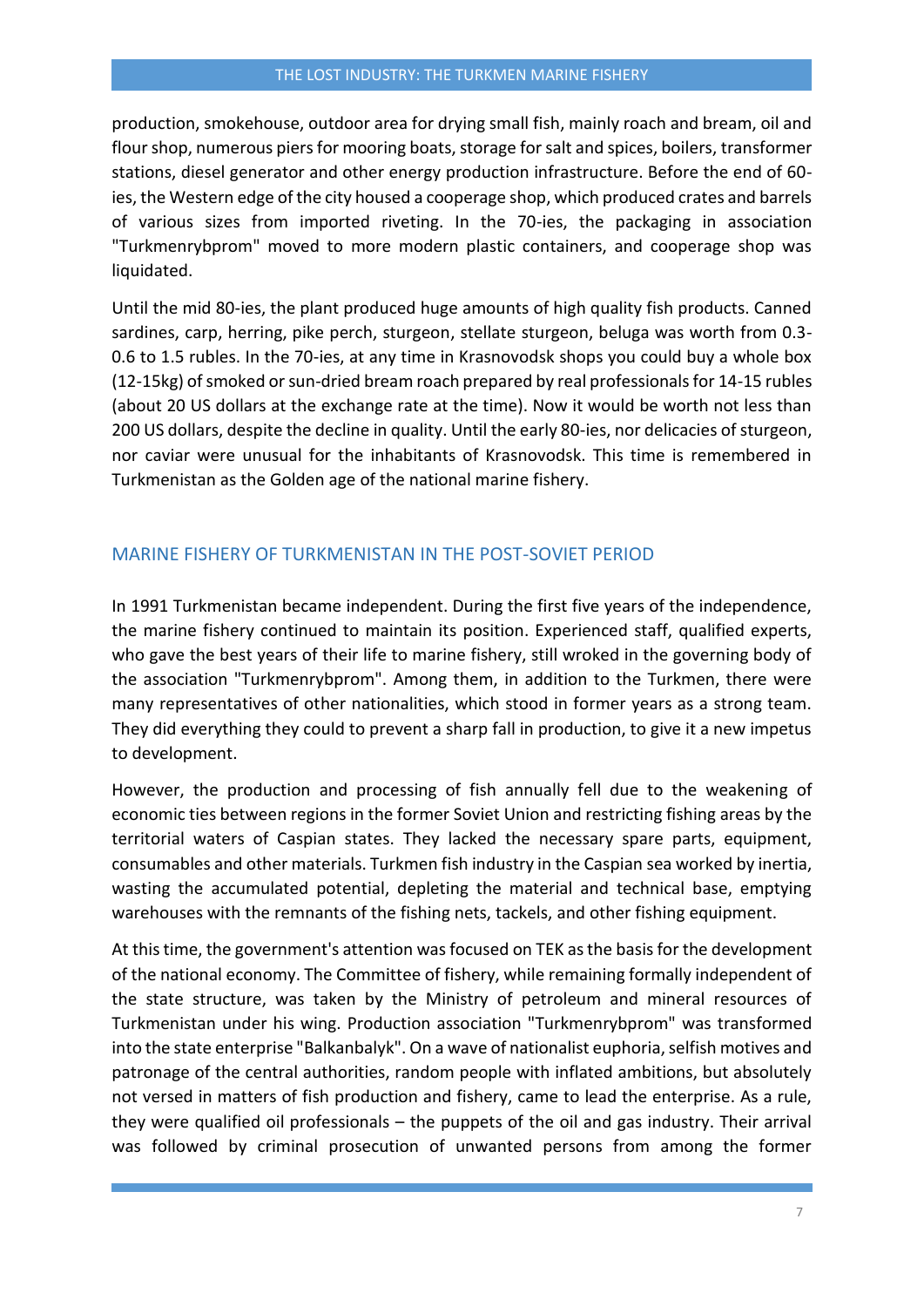management of production association "Turkmenrybprom"<sup>9</sup> . Broke out the persecution of the foreign personnel, the enterprise "Balkanbalyk" were under structural changes, which caused a serious loss of jobs. In the late 90-ies of the last century the office "Turkmenkholodflot" were dismantled and demolished under the pretext of the transfer of the ship repair facilities far out of the city, where more than one thousand fishermen and shore workers of different professions worked. The working staff in SRW on the Kyzylsu island were reduced in three times, the orders for repairs of fishing trawlers and the construction of small boats were almost ceased.

In Esenguliysky and Turkmenbashi etrap<sup>10</sup> kolkhozes were falling apart, transformed respectively to the realities of a new day in fishing enterprises, based on private initiative of its members. However, it was impossible to keep seiner that were transferred to those enterprises in good technical condition. With the discontinuation of the office "Turkmenkholodflot" and a reduction in the number of employees and production capacities in ship repair and building shops on the island Kyzylsuv<sup>11</sup>, there was no place to make repairs, not to mention major revision of the fishing seiners.

The newly established associations of fishermen experienced an acute need for traditional sailing and rowing kulazes and motor boats, built at the shipyards in Krasnovodsk and Kyzylsuv, but there was nowhere to take them. Turkmen boats were effective in coastal fishery, which became the basic livelihood in Turkmen marine fisheries. They were uploaded up to five quintals of fish caught without the fear to roll over. A small and light aluminum boats of the type "Yuzhanka", "Kazanka" with motors "Vikhr-30" and other outboard motors, were uncomfortable and dangerous during a light storm and a breaking wave. But they were also used in the coastal fishery for lack of others, mainly, by private individuals.

The former farmers had problems with the lease of the vessels from the state enterprise "Balkanbalyk". At that time it was discovered a shortage in qualified labour force and an oversupply of the small class ships in the enterprise. Fishing seiners were willingly given to the tenants of the fishermen's associations in exchange for the part of the catches supplied to enterprise. Over time, the amount of fishing vessels of this class in company "Balkanbalyk" significantly reduced due to multiple exceedances of the amortization period of their operation. To fulfill production plans, "Balkanbalyk" unilaterally terminated the contracts with the renters, and returned a fishing seiners. First it affected DBE-150 bots with a payload up to 4 tons, that are essential in coastal fishery. Then the turn came to transfer small fishing seiners of RS-150 and fish carrier vessels PTS-225 to the State enterprise "Balkanbalyk".

In these circumstances, hastily created, or rather, arisen from the renaming of kolkhozes, the associations of hereditary fishermen have become non-viable social and productive entities.

**<sup>9</sup> One of the most prominent professionals of the marine fishery, the Director General of the production association "Turkmenrybprom" Enver Dzhulbukharovich Dzhanmurzaev lost his job, after he got into a car accident. The Director General Khodzhi Khodzhiniyazov and Deputy of sales Department Vladimir Burmistrov were sentenced to imprisonment; the head of unloading berth, an experienced specialist in fish production Tachdurdy Artykov and other workers of the enterprise suffered from the persecution.** 

**<sup>10</sup> Former Gasan-Kulijsky and Krasnovodsky areas.**

**<sup>11</sup> Kizyl-Su in the modern national writing.**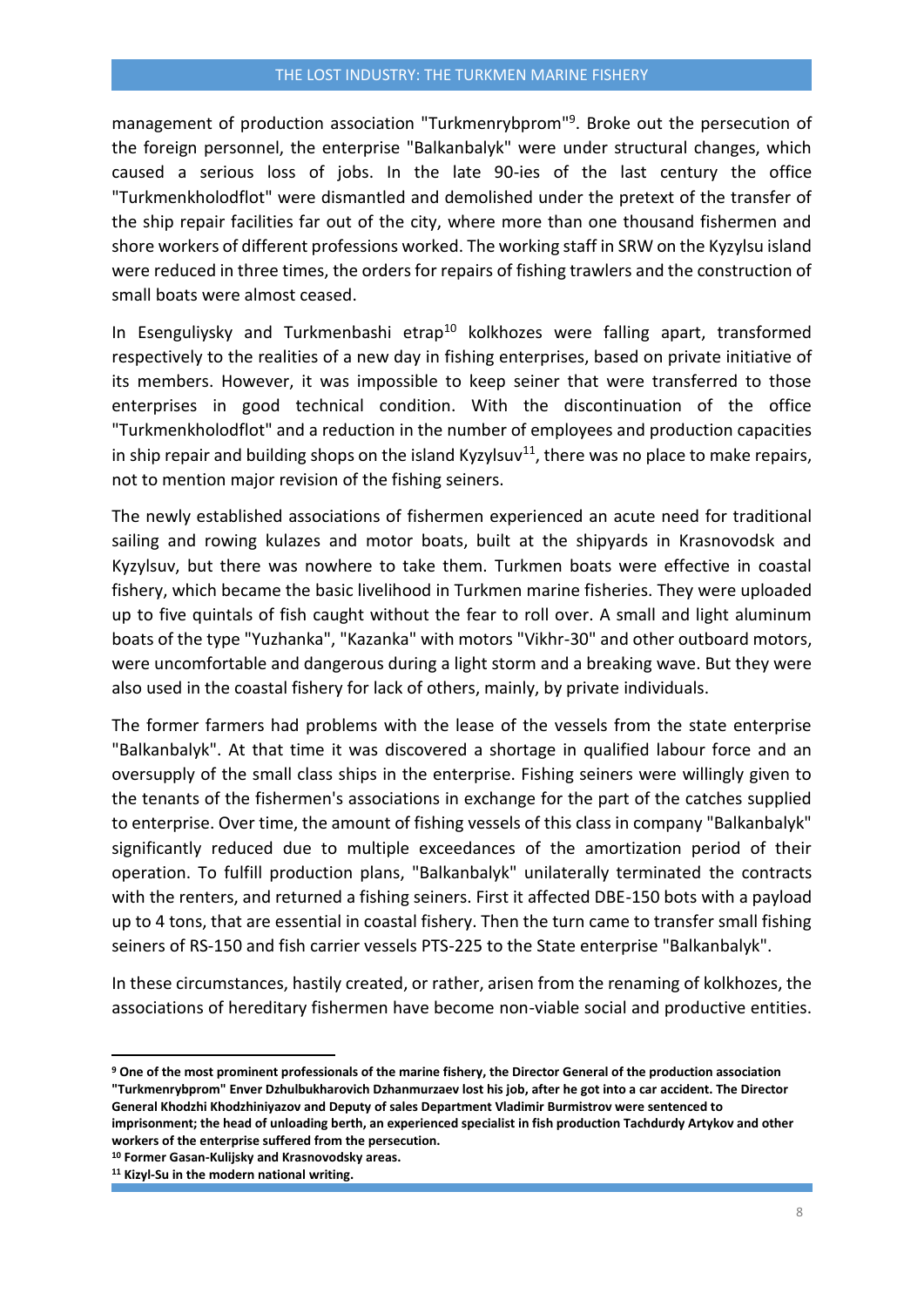They were getting shallower, divided in cooperatives and private entrepreneurs - legal and natural persons and poachers, who were the majority. A significant portion of fishing families were resettled to other places of residence, mainly in the city of Balkanabat and Turkmenbashi of <sup>12</sup>Balkan velayat<sup>13</sup>.

The disintegration process of the marine fishery equally occurred in the south and the north of the Turkmen coast. Thoroughly thinned out the ranks of the Turkmen fishermen in Esenguly, Khazar<sup>14</sup>, Kyzylsuv, Okarem, Kiyanly, Garabogaz<sup>15</sup> and other places of traditional Turkmen fishing. A sad fate befell on the fishermen of the Avaza village. With the construction of the national tourist zone "Avaza", the fishing aul that has stood for a centuries was razed to the ground. Forcibly removed from the sea fishing, people have changed their professions. Almost none of the indigenous residents of Avaza and their children had not returned to the antiquated craft for objective reasons.

Arbitrary decisions, that were taken concerning the organization of marine fishery, were of a propaganda nature and adversely affected the performance of the state enterprise "Balkanbalyk". Mass exodus of national minorities representatives from Turkmenistan, in fact, left the Turkmen fishing fleet without a high level captains, navigators, mechanics, motormen, electricians and other professionals. Catches and the volume of the fish processing declined, fishing boats went out one after the other, filling the waterfront of the city of Turkmenbashi and the coast of the Turkmenbashi gulf with piles of scrap metal<sup>16</sup>. Summarily, up to 400 trained professionals left the system of fishing industry of Turkmenistan for various reasons, including adverse personnel policy of the country leaders.

Fishing vessels have deteriorated to such an extent that, by the Russian register, that has the rights of International Maritime register, has repeatedly barred their exit to the sea. To save the situation, the urgent, even cosmetic, repair of vessels was needed. In 2007, the Committee for fisheries of Turkmenistan hastily reanimated ship repair workshop in the village of Kyzylsuv, which has been mothballed with a single watchman caretaker since 2000. The workshop was renamed to the production area of the shop for the repair of vessels<sup>17</sup> of the State enterprise "Balkanbalyk". About 20 jobs were opened at the new site according to staffing structure. Since the beginning of 2008, repairers started painting buildings and a partial auditing of marine engines. The work was carried out on the worn equipment in the use of small diesel power stations, which supplies the village with light in the evenings<sup>18</sup>. In an emergency order, nine light seiners were knocked into shape. However, during the repair, due to the lack of sufficient resistant paints, the substituted analogs were used, which was applied to ships surface, that was untreated from old paint layers. Such "cosmetics" was kept short in an aggressive marine environment, but the stress with sea sailing was removed for

**<sup>12</sup> New names of Nebit-Dag and Krasnovodsk.**

**<sup>13</sup> The former Krasnovodsk area.**

**<sup>14</sup> Cheleken.**

**<sup>15</sup> Bekdash.**

**<sup>16</sup> Former Krasnovodsky Bay.**

**<sup>17</sup> There was never such a shop in the real "Balkanbalyk" structure, unless you count a half-submerged floating shop, which the company inherited from "Turkmenrybkholodflot" office.**

**<sup>18</sup> In November 2014, the village received electricity cable laid along the bottom of the shipping channel, that cut off Kizylsuv in 1962 from the mainland part of the Krasnovodsk spit and turned it into an island.**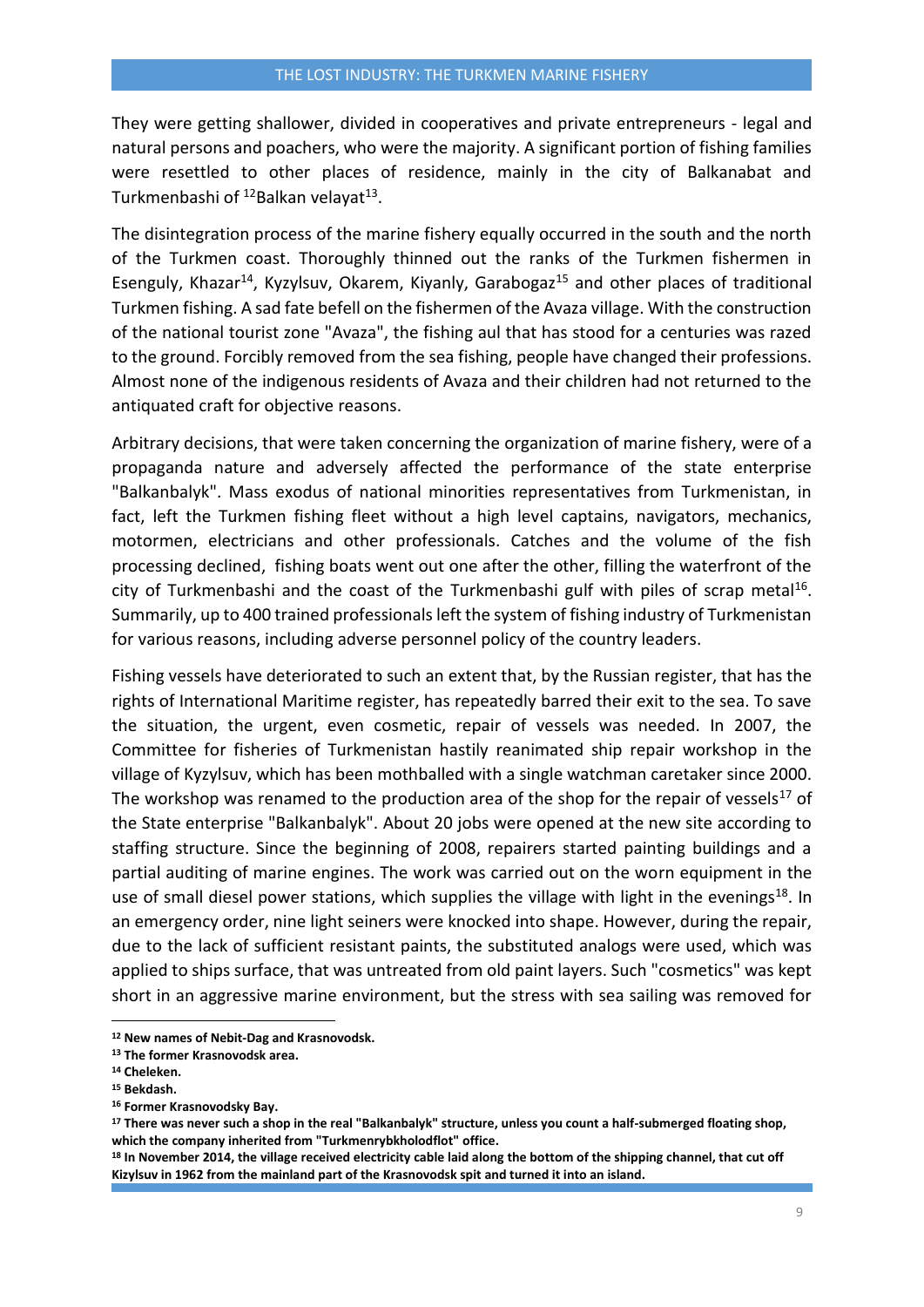the time. With the end of the cosmetic boom, the productive activity of a newly discovered for the repair of ships also ended. Currently it is a neglected area with rusted winches and slipway rails disassembled and the deteriorated lathes and woodworking machines in a crumbling building workshops. The same picture is in the industrial area of the state enterprise "Balkanbalyk". Of all maintenance facilities, there is only half-submerged floating workshop of the former office "Turkmenrybkholodflot" standing at the pier, now serving as a mooring place for fishing trawlers and tugs.

The presidency of Gurbanguly Berdimuhamedov noted in the fish industry of Turkmenistan



Fig. 3. The rusty remains of the fishing fleet

 $\overline{a}$ 

by numerous of international forums, exhibitions, scientificpractical conferences. During these promotional activities, much emphasis is on the conservation of biodiversity of the Caspian sea, its environmental safety, aquaculture as a way of reproducing fish, and very little about specific projects in the field of strengthening and development of marine fishery. Since 2007 continuously argued that the country's fishing industry is experiencing a

boom, the period of complete renovation and upgrading. It was focused on the artificial breeding of fish, reported on the construction of hatcheries in Esenguly, Turkmenbashy<sup>19</sup> and other etraps of Turkmenistan. As in the times of Niyazov-Turkmenbashi, the team of the new head of state promised from high tribunes to upgrade the marine fishing fleet with more efficient and less costly, according to them, low-tonnage vessels. Fishermen expect that they will acquire six fishing-freezer vessels, equipped with modern fishfinding, navigation, fishing and technological equipment. In return, in 2008 they received a small batch of unnecessary small boats "Kazanka" and twenty widely publicized whale boats with engines "Yamaha" and load capacity of 0.5 tons. The initiative of the leaders, who are far from the sea of reality, turned out to be a waste of money, unless you count on "kickbacks" accompanying such transactions. The boats operated only a short time due to economic and production inappropriate. But it was the only practical step, though not devoid of anecdotage, taken by

**<sup>19</sup> Until today, a single factory for artificial breeding of fish has not been built in the Turkmenbashi etrap, although the construction of one of them - industrial complex on artificial cultivation of sturgeon - began in the village of Kiyanly in 2008.**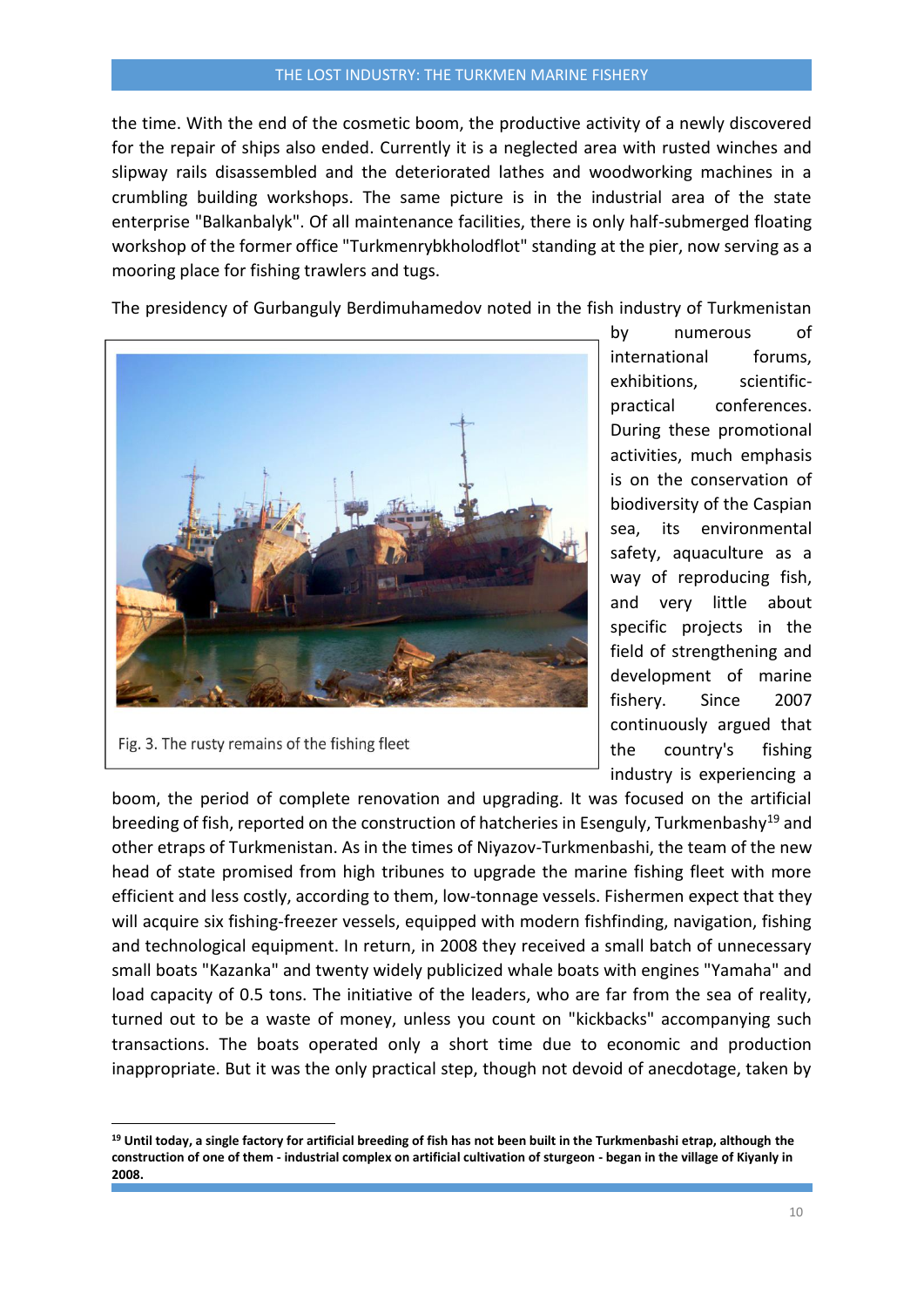the government<sup>20</sup> to upgrade the Turkmen fishing fleets in the Caspian sea. The second step was followed only six years later when, in 2014, three fish freezing vessels were purchased in Hong Kong.



Fig. 4. Freezer vessel "Denizkhan".

By the beginning of 2010, three fishing manufacturing of the type RDOS remained in the ranks of the Turkmen sea fishing fleet: "Oguzkhan", "Khazar", "Gyulkhan", five fishing seiners RS-150 and five fish carriers PTS-225. All these ships were in poor condition and repeatedly endangered the lives of seafarers. By the time, the fish freezing and processing vessel – RDOMS "Denizkhan" (it has not removed the flag of Turkmenistan) and the fish freezing vessel RMS "Ayhan" has

become a trash in the parking lot of dead ships in the city of Turkmenbashi, and dozens of small seiners were sold for scrap or thrown away in the waters of the Muraviev, Bekovich-Cherkassky and Balkhansky bays.

Fish catch has decreased dramatically. For 45-day swimming, RDOSes, designed to carry from 700 to 1000 tons of fish, brought from 40 to 80 tons of meager catch. In June 2007, RDOS



"Khazar" came back from the field with 20 tons of sardines. Small seiners, which are able to carry up to 35-40 tonnes of fish, brought to shore not more than three tons of sardines. Additional spoil, and that is not always, was accounted for sturgeon fish - no more than 300 kg $^{21}$  for 30 days in the sea. It was considered a good catch, although it was obvious that the end does not justify the means. The mechanism of fish harvesting became too costly for

 $\overline{a}$ 

Fig. 5. Dump ships in the Balkanskiy Gulf

**<sup>20</sup> Even such fine bargains in Turkmenistan are made with the consent and participation of the government.**

**<sup>21</sup> It's from what was officially delivered to the shore. In fact, there were caught significantly more sturgeon because the entire fleet was focused on their harvesting.**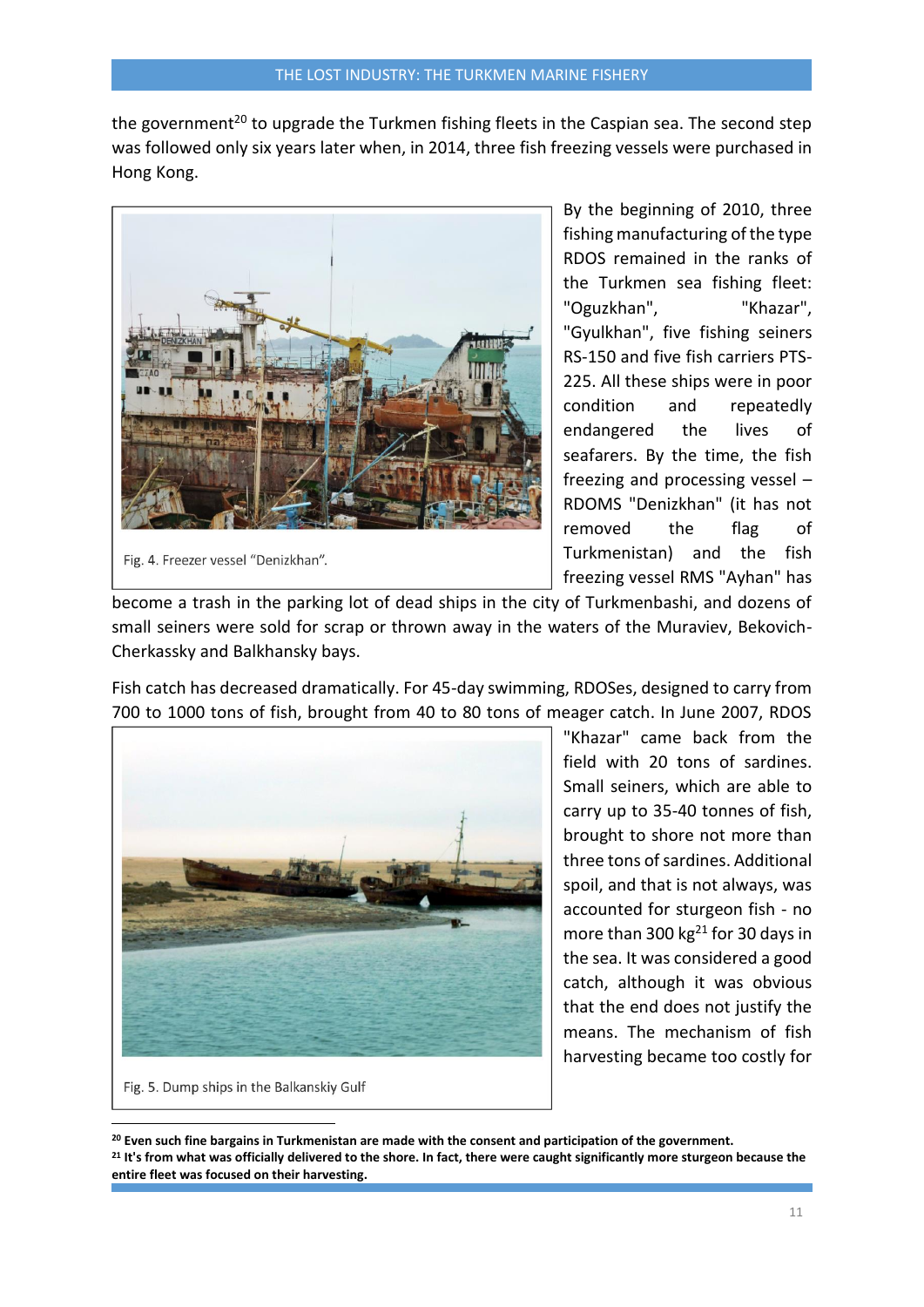the company. The vessels, especially a huge-scale Caspian RDOSes, does not pay back its content.

Compared to the 70-ies - 90-ies of the last century, annual catches of Turkmen fishermen has decreased in 2-2.5 times in the first decade of the new century. In the last two decades of the Soviet period, the Turkmen fleet produced an average of about 30-35 thousand tons of fish. More than 70 percent of them were commercial species of sardines: anchovy sprat, big-eyed and Caspian common kilka. The rest of the catch was accounted for by valuable species of fish – sturgeon and ordinary fish. In the context of the species, the percentage of sprat has increased significantly in fish catches during post-Soviet period and has accounted for more than 90 percent of the fishery.

In the first decade of the state independence, the dynamics of marine fishery in Turkmenistan steadily glided along the line down. But the catches, despite their reduction in two to three times compared to baseline in 70/80-ies of the last century, were still high. Annual amount of fishery, including fish harvested by private entrepreneurs, has reached an average of 12-16 thousand tonnes and up to 2005 was almost comparable to the amount of fishery of the Soviet era<sup>22</sup>. For this reason, the fishing industry did not cause the government much concern and could, as they say, to wait, all the more so that it brought significant income to the state and corrupt officials. In 2004/2005, the monthly catch of Turkmen fishermen exceeded 1,300 tons, and the annual exceeded fifteen thousand and more tons.

It was the peak of the national marine fishery in Turkmenistan. It was followed by a steep dive. In January-May of 2009 there were caught 750 tons of fish, and for the 12 months of the same year - about 1,400 tons. In 2010, the annual catch amounted to 1,380 tons in 2011 - to 1,350 tons. In January 2011, it was caught only 150 tons of fish. It is nine times less than in January 2005. It is noteworthy, that in the first five months of 2011 it was caught only 650 tons<sup>23</sup>. In January 2012 - 140 tons, or 10 times less, than in January 2005, and for the whole year it was less than 1,350 tons. In 2013, the average monthly catch of fishermen of the state office "Balkanbalyk" was a total of 116 tons, according to official figures, and the annual catch was just over  $1,300$  tons<sup>24</sup>.

## <span id="page-12-0"></span>ORGANIZATIONAL AND TECHNICAL CAUSES OF THE DEGRADATION OF THE MARINE **FISHERY**

A prolonged deterioration of oceanic fisheries in Turkmenistan is systemic. It includes a number of key aspects, including environmental, economic, and moral aspects of the

**<sup>22</sup> In the early 90-ies of the last century, all post-Soviet space was lived in the entrepreneurial fever. It involved representatives of all social classes and ruling elite. Fish production went off from Turkmenistan to the near abroad, and the domestic market experienced a shortage of fish.** 

**<sup>23</sup> It is less productive than one RDOS for 45 days of work in the sea.** 

**<sup>24</sup> In 2013, according to facts revealed during the investigation of criminal cases in 2013/2014, there was produced only 190 (one hundred ninety!) tons of fish. Such was the scale of the fraud. On this basis, the reporting of statistics had to be adjusted accordingly.**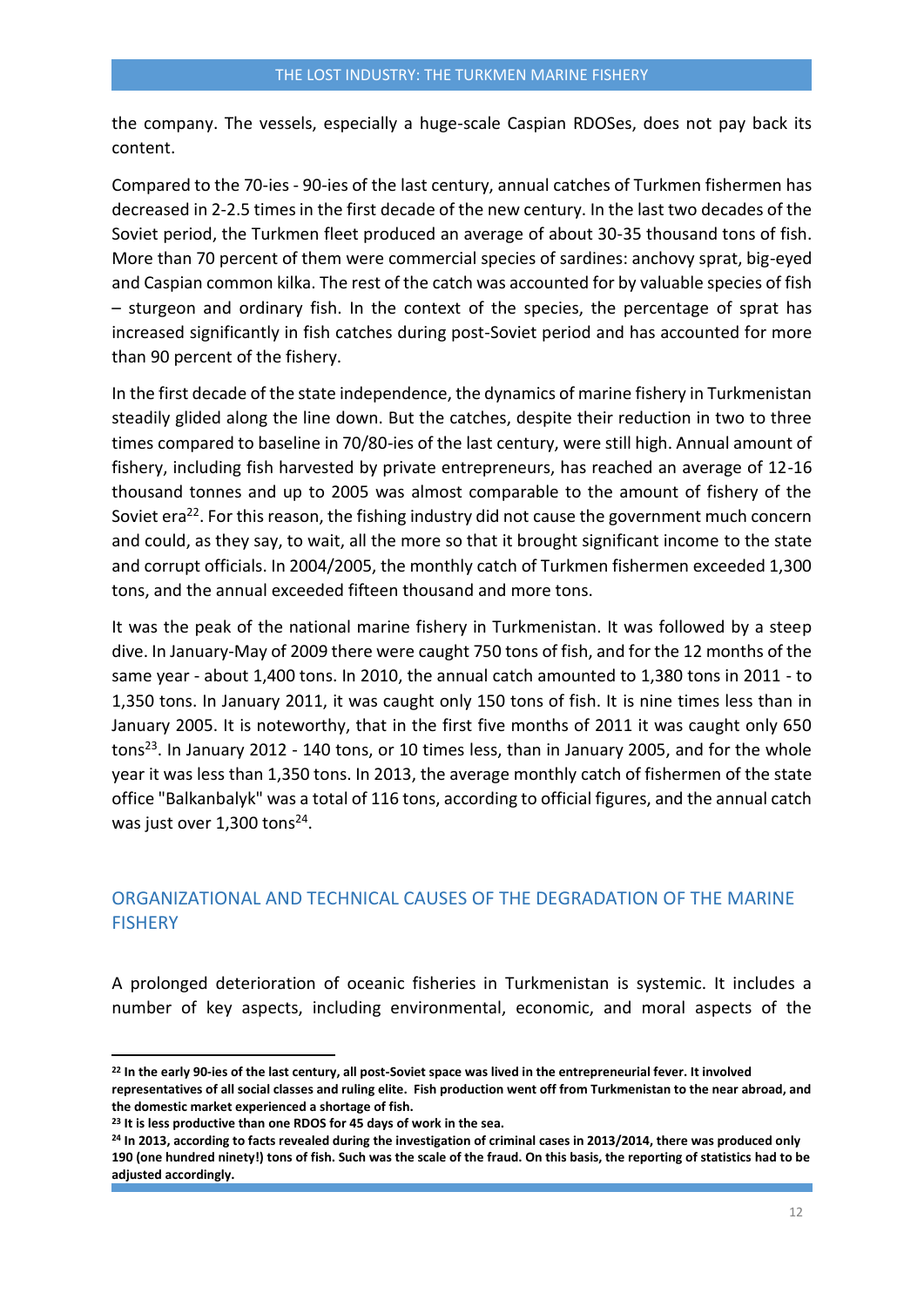problem. Of these, the human factor was the most devastating. His influence exacerbated the situation in the fishing industry in the years of perestroika and, especially, in the 90-ies of XX century, which was a difficult period in the modern history of Turkmenistan.

Altruism, that formed the basis of the ideology of the Soviet system and, accordingly, the spiritual worldview of the Soviet people, was being deformed in front of our eyes. Collectivist ideals during the period of perestroika and the parade of sovereignties, retreated before the wild revelry of the market, that planted perverse forms of extreme individualism and the aggressive psychology of personal gain in post-Soviet countries. However, in the former republics of Central Asia and the Caucasus, including Turkmenistan, there have still survived a way of life of the tribal structure of society among indigenous peoples. It softened the social antagonism between different local groups, which were linked together by kinship ties. While the poorest families had their relatives in the highest echelons of power from the new political environment, and, not without reason, they were hoping for their help in improving their well-being. The main stumbling block on the path to a brighter future for them were the foreigners. Against them, with the connivance of the inspirational first President of Turkmenistan Niyazov, who received the title of Turkmenbashi - the Lord and head of all Turkmens of the world - had unleashed an undeclared war on the infringement of the rights and freedoms of national minorities, which brings together almost all of the titular nation.

For this reason, the social tensions between the wealthy elite of those in power and a major part of ordinary citizens were not politically irreconcilable colored. In the wake of the growing "national identity" in government and administrative structures, the number of representatives of the titular nation was rapidly increasing. As a rule, they were immigrants from the rural hinterland, combined by the simplistically understood idea of the nation state, allowing them to do whatever is not prohibited by law, and even more. At the same time the idea of the possibility of rapid enrichment of all has developed in the mass consciousness. The vast majority of the population, as if struck by a mass psychosis, were addicted to this purpose in those years. Therefore, once people were beckoned to section of the collective farm property, fishing kolkhozes collapsed like a house of cards. Established new unions of fishermen eked out a miserable existence, unable to compete with illegal outlaws, who, in the years of primitive accumulation of capital, were of spectacular dimensions. People had free money, and with them the opportunities for acquisition of modern motor boats with powerful engines and efficient fishing gear in their private property, including prohibited by law kalads and akhans.

Disappointed in the collective forms of labour, enterprising young fishers have joined the ranks of unregulated fishing, that were taken "under the wing" by law enforcement and security agencies. In the period 1995-2005 "red" fish (sturgeon, stellate sturgeon, beluga), that was not available in state stores, flooded the markets in all coastal cities (Turkmenbashi, Khazar, Garabogaz, Balkanabat) and the capital. Rising in price every year, black caviar was sold openly on the shelves of markets and most of all stimulated illegal fishing, bringing enormous profits to poachers and their patrons.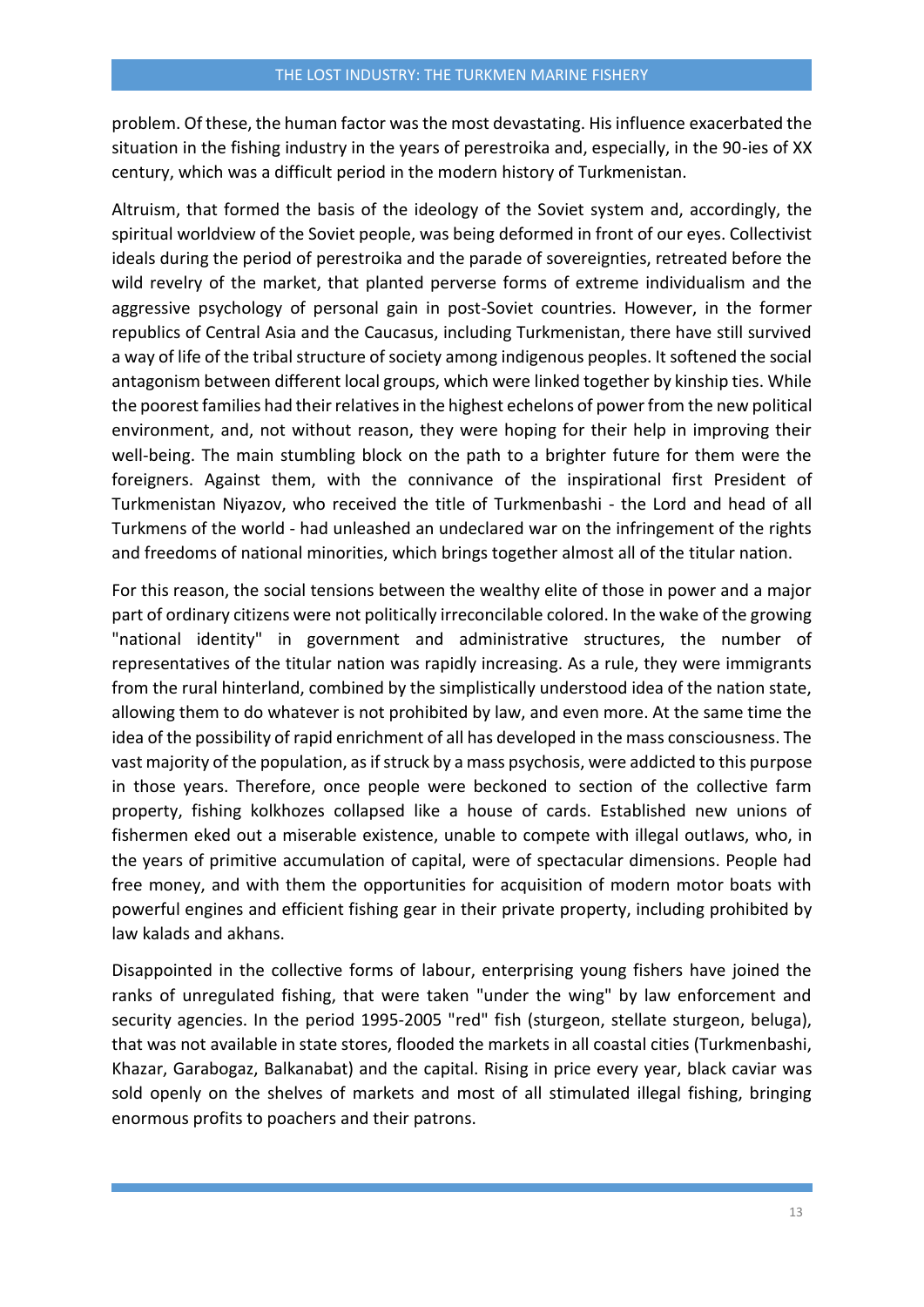Impunity in the second half of 1990-ies - early 2000-s was depressing. In the daytime, from the decommissioned and sold to poachers on the price of scrap metal small seiners, that were docked at the city wharves, entrails and other waste in the cutting of a sturgeon were openly thrown overboard. Dozens of cut 20 kilograms Beluga heads often floated on the sea surface: poachers get rid of them as unnecessary cargo. In the bazaars, openly, and in large quantities there were sold the entire 10-15-kilograms stellate sturgeons, 20-40-kilograms sturgeons and belugas carcasses weighing from 100 to 200 kilograms or more. Black caviar was for sale on the open market. Even then, rapidly elevating, one kilogram of it was worth \$500-\$700, or 10 to 15 times more expensive than in the 80-ies of the last century. Moreover, caviar is sold for hard currency, and not for the manats of the National Bank of Turkmenistan.

Year 1998 was uncommonly rainy. Heavy rains have caused high floods in the lower reaches of the river Etrek, connecting it with the Caspian sea. In the passage formed, millions of the shoals of the Caspian carp gushed to spawn, triggering an unprecedented scale predatory fishing. In cities and inhabited localities of Primorsky Krai the fish from Esenguly and Etrek was brought first by residents of these areas on their personal cars. Then they were joined by heavy trucks from industrial and oil and gas companies. People did not have time to snap up fish in the many makeshift bazaars. The price for it was low, it did not justify transportation costs, and then tons of fish were dumped in landfills. The damage inflicted on the environment was enormous. Suffice to say, that the population of Caspian carp, who came in 1998 to spawn in the lower reaches of the Etrek, almost not returned to the sea. Now the carp has become a scarce fish, its market price is only slightly inferior to the sturgeon fish<sup>25</sup>. An equally barbaric way the mullet was extracted in the periods of the seasonal cycle. Especially egregious were the cases on the protected waters of the Khazar state reserve<sup>26</sup>.

In the pursuit of profit in Balkansky, North-Cheleken and other bays and the internal bays in the Turkmen sector of the Caspian sea, the fishers, hurrying to put the nets, then to empty them and leave with their catch, "flew" on outboard motorboats over the fish, sailing close to the sea surface, and raked it with screws.

Blatant acts of vandalism against nature occurred with the acquiescence and participation of the local bodies of transport militia (police), prosecutors, fishery, society of hunters and fishermen, and other environmental state bodies and public organizations for the protection of nature of Turkmenistan. The plundering of fish resources was actively attended by representatives of fishing communities, leading to both individual and organized under the roof of law enforcement illegal fishing. This happened in Garabogaz, Esenguly, Okareme, Kyzylsuv, Kiyanly, Avaz, Khazar (Cheleken) Karagal and other fishing villages. People have forgotten how to respect nature - greedy enrichment became a priority for them.

 $\overline{a}$ 

**<sup>25</sup> In April 2015, 1 kg of frozen kilka was worth 7 manats; mullet was worth 9-15 manats; walleye - 24-30 manats, carp - 20-35 manats; sturgeon - 45 to 50 manats; balyk of sturgeon - 100 manats, black caviar - 2.3-2.5 thousand US dollars. Thus, 1 kg of imported canned red salmon caviar was worth 360-386 manats.** 

**<sup>26</sup> In the 90-ies the reserve had its own marine vessels for scientific research in Turkmenbashi and Turkmen bays, coastal waters of the Khazar (Cheleken), Garabogaz (Bekdash) and Esenguly etrap. Crews led by the captains were random people, many of them were drug addicts, but they were properly harvesting sturgeon and black caviar.**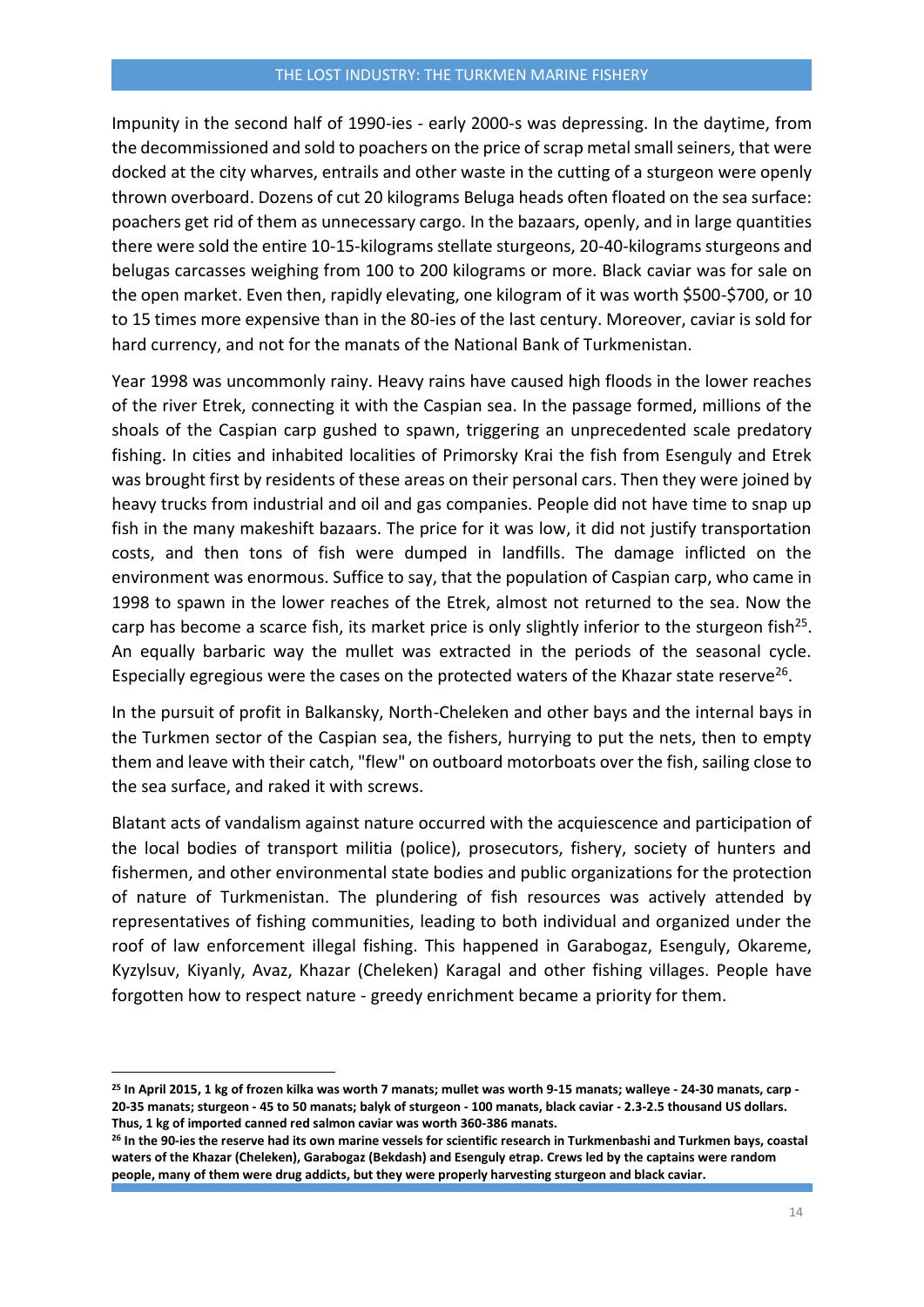The government has taken certain measures to deter poaching tyranny in the context of legislative and legal acts. However, they took on a bizarre and ugly form in practice, replacing one system of easy income to another, generally more rigid and immoral.

Good purpose to maintain the cost of fish industry of Turkmenistan in the framework of joint projects and programmes for the development of fuel and energy complex and chemical industry<sup>27</sup> has brought some positive results for pond farms in Akhal velayat, Murghab valley, on the Amu Darya, the Sarykamysh lake, Khauzkhansky, Saryyazinsky, Tyuyamuyunsky and other reservoirs, but gave different results in the marine fisheries of Western Turkmenistan. Managers with diplomas of oil workers, who came to the management of the State enterprise "Balkanbalyk", began to restore order on its own, putting at the forefront the purpose of meeting the personal needs and interests of their patrons.

Massive layoffs began, and with them, the outflow of experienced personnel from the fleet and the manufacturing sector. The most vulnerable and less skilled workers remained, who obediently accepted the arbitrariness of the authorities. In this atmosphere combination of positions and professions were widely practiced, a distraction of workers to other sites, not related to the production of work. Salary delayed for three or four or more months. Instead of money, the worker were paid in kind, mainly of frozen and salted anchovies, which were hard to sell in terms of rationing.

In addition to the layoffs at the initiative of administration of the enterprise, the wave cuts, especially for employees from minority groups, were sanctioned from above for 1990-2005, and soon "Balkanbalyk" has faced personnel problems, which painfully hit it on a complete set of crews for vessels and fishing boats. Despite unemployment, people were reluctant to work on ships that survived many times their depreciation time. They represented a real danger to the crews. The engines on the ships broke down, rusted plating was torn, like paper, not withstanding the impact of waves. Coast residents are accustomed to the seiners, which got stuck on the rocks or proceeded under tow from the fishing areas. However, fish production on these vessels, despite the criminal violations of safety rules, is continued<sup>28</sup>.

To patch up the staff holes, the company's management (of course, with the consent of the Committee of fisheries and the approval of the Ministry of petroleum and mineral resources of Turkmenistan), performed in the late 90-ies the not widely advertised leasing of small fishing seiners. The crews, that were recruited mainly from outcasts, were led by the adventurous people<sup>29</sup>. They were selected on a rigorous basis of personal loyalty and unquestioning obedience to employers. The tenants in turn built the same relationship with the "captains", often with a background of only the skills of steering and motor mechanics.

**<sup>27</sup> The program of oil and gas, chemical industry and fishery development in Turkmenistan for 2012-2016 and the joint international tenders of oil and gas complex and fishery of Turkmenistan.**

**<sup>28</sup> So far, and it's already 2015, four seiners from this generation (PTS and RS) are working in the fishing fleets PA "Balkanbalyk". This emphasizes the profound indifference of the National center of trade unions, trade Union Committee, the State Committee of fisheries and the government of Turkmenistan as a whole to the fate and the lives of seafarers.**

**<sup>29</sup> Some of them participated in maritime drug trafficking and were brought to criminal responsibility. Deep undercover drug trafficking could not exist without strong patronage. This is evidenced by a paramilitary regime of the food industry, personnel reshuffle and criminal cases against the leaders of the "Balkanbalyk".**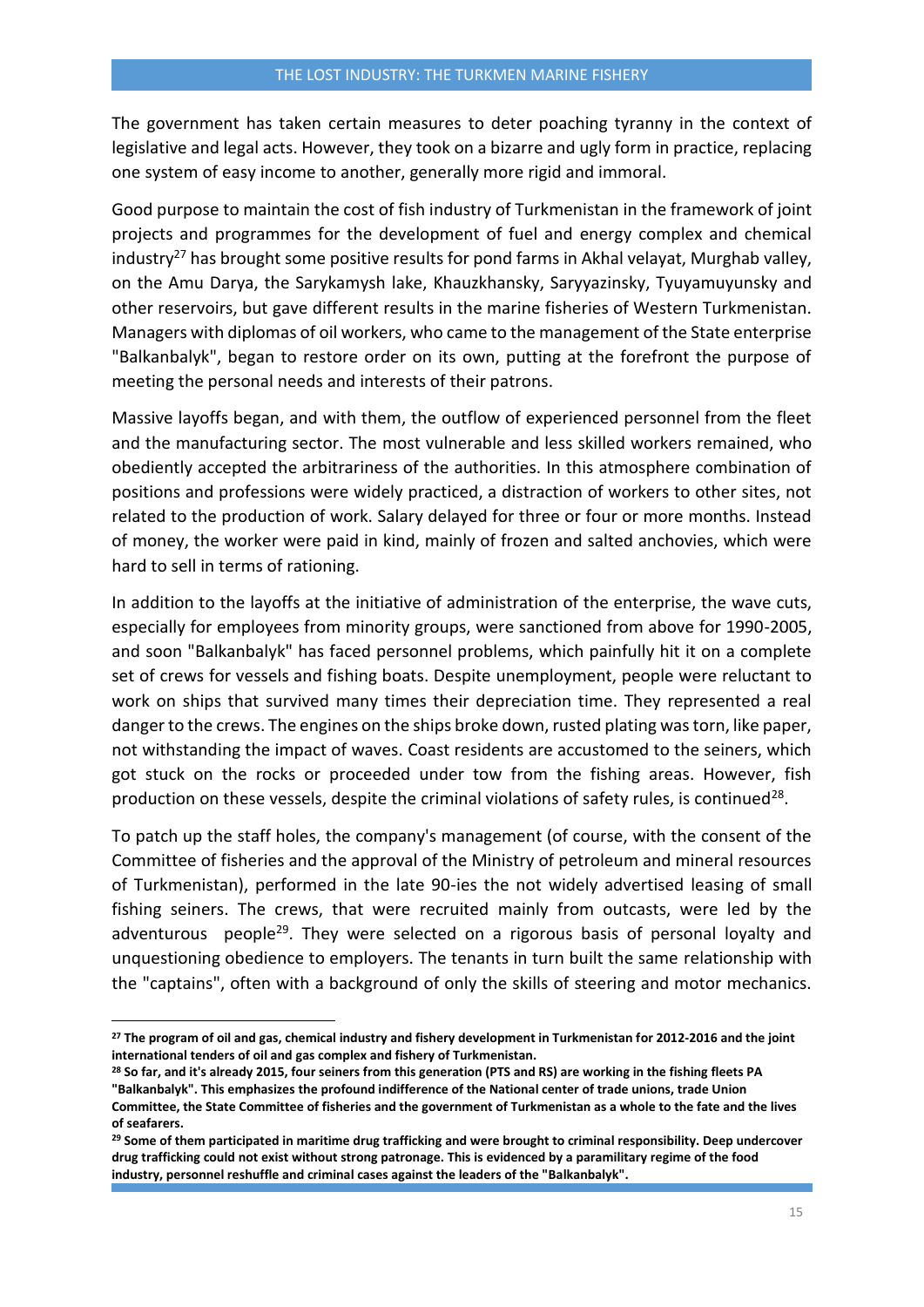The tenant-captain joint made a good profit, and a lot of unanswered crews corrupted petty handouts and opportunity away from the authorities to grab extra money on banned fishing of sturgeon and other fisheries crime.

Meanwhile, the catches of kilkas, including for objective reasons, continuously decreased. In the period 2005-2010, marked by a sharp fall in the fishery, catches have stabilized at the level of 1,500 tons per year. In the reports of "Balkanbalyk" almost always their growth was pictured at 1-5 percent, or by 15-75 tons more, as a sign of prosperity in the sea fisheries sector.

In fact, the production of kilkas was significantly lower. A small fleet of seiners had been focused on the production of sturgeon and other valuable fish species. A significant portion of this fish have been sold by individuals on the market, the other was transferred to the patrons of state poaching. Some of it was left at the warehouse of the enterprise as a metered supply for emergency and check in as a consumable for producing tiny batches of fish products for advertising on the ostentatious presentations of various kinds. The shortfall of kilka's catches replenished in a fraudulent scheme in a virtual manner. In the state stores, for a bribe to the agreeable sellers, fake invoices and cash documents were made for receiving and paying the bills of "Balkanbalyk" for non-existent parties of fresh, frozen, salted and other commodity kilkas. Thus, in the statistical statements of the company, the desired level of fishing and processing was reflected. Accessing of undesirable persons to the company with the opportunity to lift the veil from the machinations, was tightly closed to military guards stationed by the costs of the enterprise.

Since 2005 kilka was harvested in continuously shrinking volumes by fragmenting large fishery processing vessels. Small seiners also caught it in their spare time from sturgeon fishing. Kilka was needed to create the illusion of presence of the enterprise "Balkanbalyk" in the market and justify the content of subsidized fishing transportation and related onshore infrastructure. A certain part of the kilka caught were distributed to canned food production, in limited quantities, but confirming the so-called uninterrupted work of the fish-canning plant. In fact, the canning plant of the company "Balkanbalyk" worked on imported raw materials. To save canning production of "Balkanbalyk", which was suffocating without raw materials due to low catches from the sea, silver carp, bream, carp, perch, Rudd, carp and other freshwater fish were brought in the city of Turkmenbashi from pond and river fish farms of the Eastern regions of the country.

At the end of December 2005, the collapse of the enterprise became apparent, and the government took an attempt to strengthen the fishing fleet with six small-tonnage vessels equipped with refrigerated holds and quick freezing equipment. The selected type of vessels were backed up by the experience of Turkmen fishermen, showing that small ships were the most effective in kilka fishery. They were good vessels, but they quickly became forgotten.

However, since the summer of 2007, the talks were made about the proposed acquisition of 20 whale boats with capacity of 500-600 kilograms. It was explained that mini speed boats will be equipped with outboard motors "Yamaha", allowing to reach the speed of 70 km/h. At the same time, the fishermen of Esenguly etrap received 20 brand boats "Kazanka" for the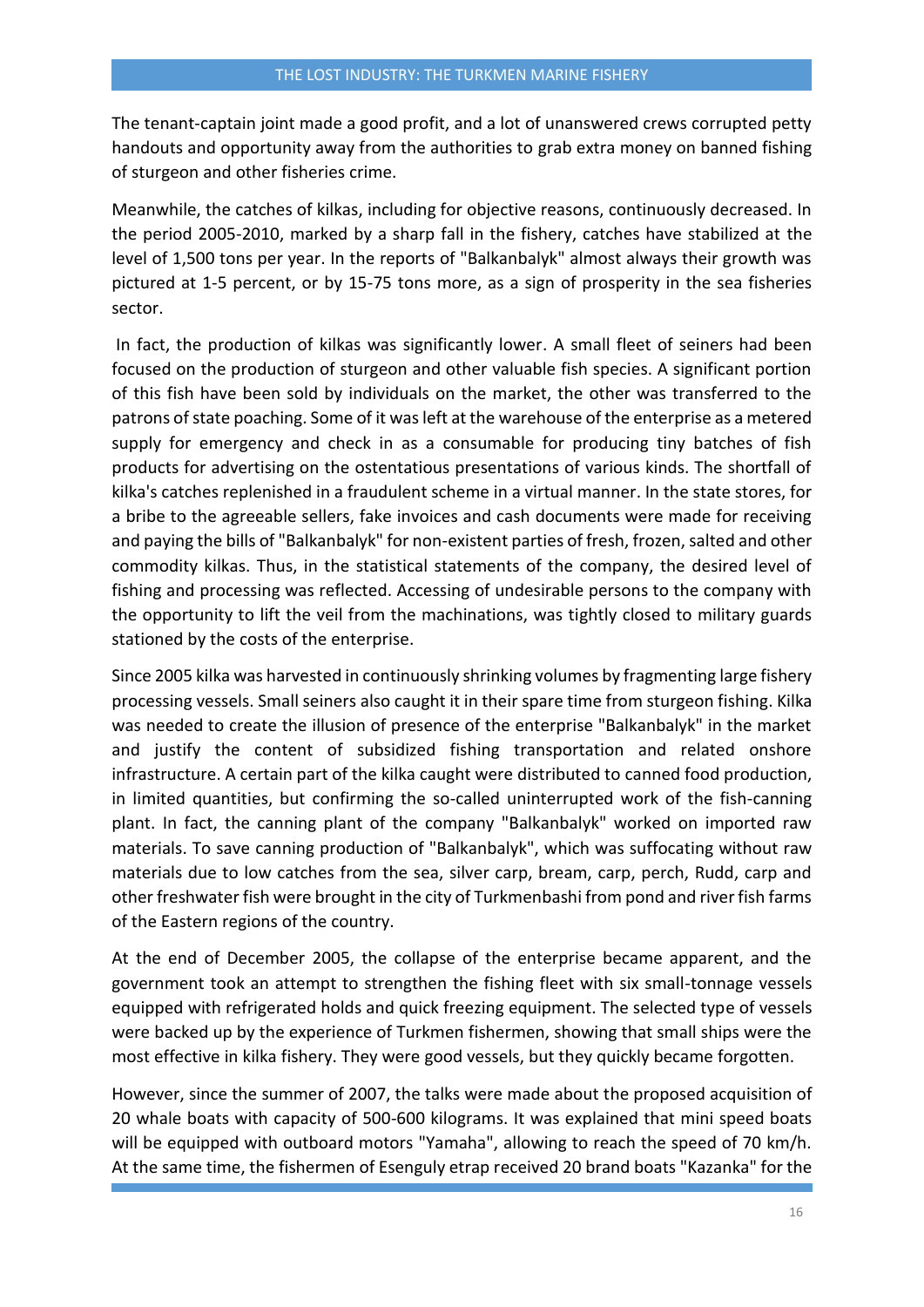#### THE LOST INDUSTRY: THE TURKMEN MARINE FISHERY



formation the new fishing teams in the system "Balkanbalyk", as reported in the media. In fact, all boats were in the hands of poachers in Karabogaz, Esenguly, Chekishlyar, Kiyanly, Kyzylsuv and even Karatengir in the territory of the Khazar State reserve. Some of the boats on the conditions "you to me – I to you" was distributed to private use of individuals that fished alone.

The reversal from the acquisition of specialized on high seas fisheries fish freezing vessels to

aluminum boats, that are not quite practical for coastal fisheries, are not accidental. Purchasing them at inflated prices associated with setbacks, enriching the crooks who reached the power. Insatiable greed has pushed managers of "Balkanbalyk" and their patrons to new devastating initiatives.

The sturgeon fishing with seiners, not to mention RDOS, RDOMS and RMS, was coupled with the technical inconvenience and the risk of falling into the hands of foreign fisheries surveillance, which monitors the catch of sturgeon and other valuable fish species in accordance with quotas agreed upon by the countries of the Caspian basin. Unlike remote sea fishing, coastal fishing by members of fishing associations and independent fishermen is conducted in their native shores and, in addition to local supervisors, with whom it is easy to negotiate, there is noone to deal with. Therefore, the fishery, which was preserved by the hereditary fishermen, gradually began to flourish.

The activity of coastal fishermen who were once farmers, caused "Balkanbalyk" and their patrons to envy, fueled their appetites. A final blow by the combined forces of bigwigs of oil and gas complex and the Ministry of fishery, of course, was bashed upon them, with the help of law enforcement and environmental authorities, acting as always under the guise of protecting marine resources and their conservation for future generations. The autonomy of fishing for many fishermen cost their freedom, and the rest were demoralized, part of them accepted the terms of the winners. Those, who renounced from bonded loop, switched to licensed fishing, but it does not justify the costs and the associated anxiety and persecution. Essentially, it was the end of freedom of fishing communities that have existed for thousands of years on the shore of the Caspian sea.

In June 2008, "Balkanbalyk" received the first batch of 12 promised whale boats. At the end of the year, there were 8 more. Most of the whale boats was distributed among newly organized teams, who made coastal fishing from Garabogaz to Esenguly. But the thing with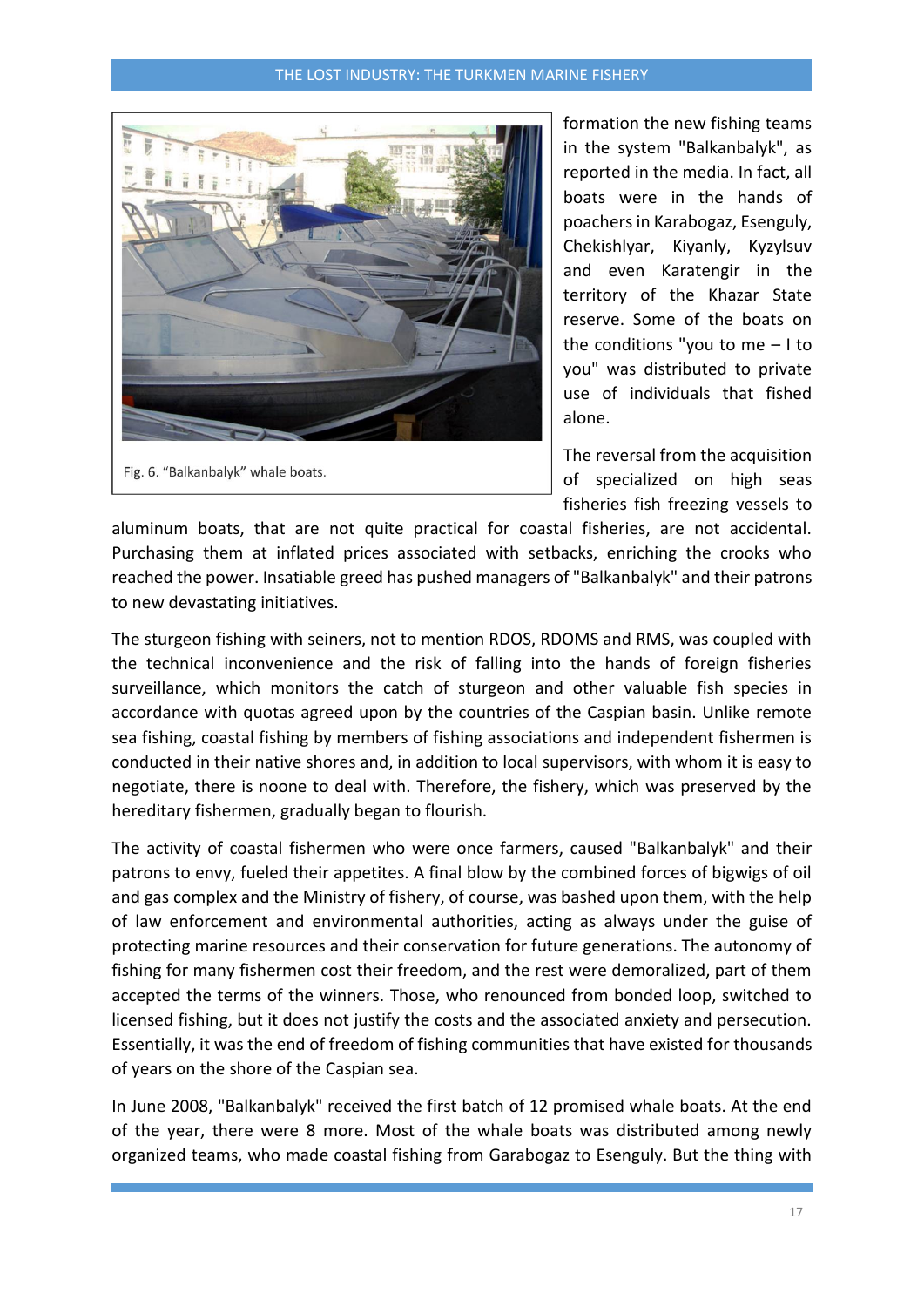#### THE LOST INDUSTRY: THE TURKMEN MARINE FISHERY

them went wrong. The boats were unstable on the waves, difficult for fishermen and unnecessary in the conditions of coastal fishing digital navigation and search equipment was broken and not economical engines "Yamaha" was taking on fuel for a fair share of earnings of fishermen, which was entirely dependent on the authorities. The brigades quickly disintegrated, and in 2011-2012 they disappeared. As the memory of a failed experiment, four unpacked whale boats are still laying on-site of "Balkanbalyk". Under any pretext they were unable to be imposed on fishermen. The fate of the other boats shrouded in mystery.

Now in coastal fisheries, although not at this scale, both at the stage of initial accumulation of the capital, dominated by fishermen, leading fishing of sturgeon and ordinary fish alone or under the guise of various "gangs". They provide a flow of fresh fish and sturgeon on the markets of major cities in marine region and in the capital. However, law-abiding fishermen who do not have strong defenders from the power structures, experience oppression from  $30$ border posts created everywhere, giving the nod to an exit in the sea, transport police and other agencies, including fisheries surveillance and enterprise "Balkanbalyk", who require fishermen to obtain a licence to fish and to pass them harvested fish.

Fixated on selfish interests to enrich themselves, leaders of "Balkanbalyk" and their ilk led the company in impassable dead end. Corruption, intrigues, denunciations, criminal cases, frequent change of directors have become commonplace in the enterprise. During the years of independence more than thirty Directors General have changed, but it did not change the situation in marine fisheries for the better. Over the last 10 years of the independence of



Fig. 7. New ships from China.

1

Turkmenistan, the management of "Balkanbalyk" lost the confidence of the team, showing themselves from all sides as not professionally competent and morally unscrupulous $31$ .The criminal activities of crooks at the posts of managers of "Balkanbalyk" led the marine fisheries of Turkmenistan and, first of all, its commercialproduction industry, to the outrageous situation. For the first time in the history of its existence, the enterprise had to purchase the imported Iranian

**<sup>30</sup> The border post was organized in the city of Turkmenbashi in the parking lot reserved for small boats in the area of the intake channel of TPP. Now on, to get out on a boat trip requires grant of license to fish. This idiocy like nothing else conveys the complete lack of rights, not only of fishermen, but also of residents of the seaside town, completely removed from the sea.**

**<sup>31</sup> Among them Murad Chapanov, Mered Bailiev, Altymurad Geldymamedov, Serdar Khodzhiev, Amanmurad Sakhatov, Tagan Nazarov, Kuvanchmura Shukurov and other "luminaries" of sea fishing - pets from oil and gas complex of the Ministry of nature protection of Turkmenistan.**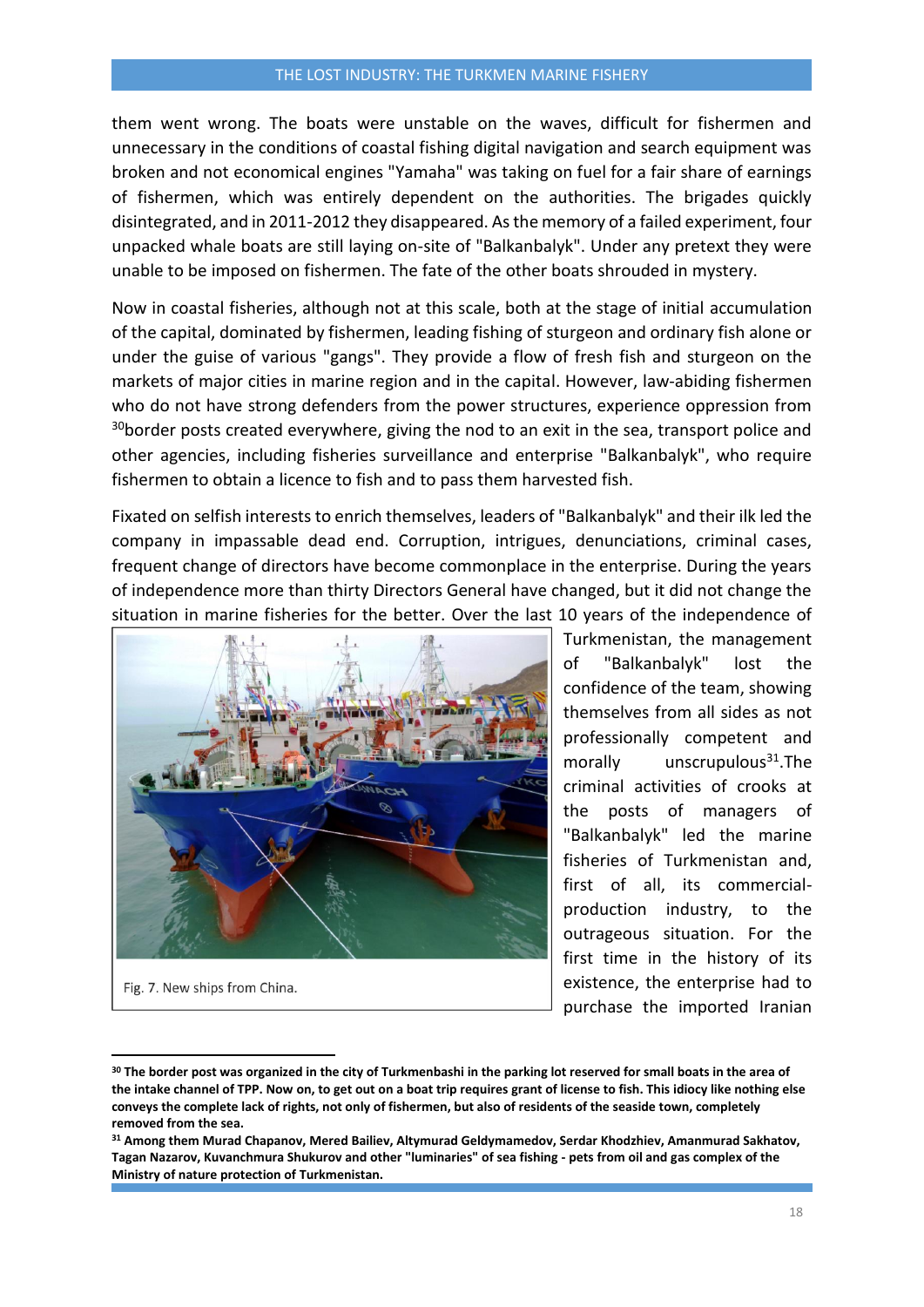sardines. At the end of the 2014, the fishing fleet of "Balkanbalyk" harvested only 25 (twenty five!) tons of sardines. In other words, the death of marine enterprise fishery in Turkmenistan has become a fait accompli.

In November 2014, the fishing fleet of the State enterprise "Balkanbalyk" joined the three fish freezeing ships, arrived from China, with refrigerated holds up to 100 tons each.

By the time of their arrival, the management of "Balkanbalyk", having exhausted human resources, appealed for help to retired pensioners and veterans and appointed them as the sea fishing captains, execs and the main mechanics for newcomer autonomous long range cruising vessels. But the crews of vessels, due to the lack of specialists, gathered mainly by the principle of tribal proximity to the industry management.

In early 2015, RMS went out to sea and returned after a six weeks voyage with holds filled with fish only by one third. The fishery has shown that crews of RMS were generally not prepared for the handling of vessels of this class. At the same time four small seiners participated in the winter expedition<sup>32</sup>. Despite its emergency status, they remained afloat and continued to fish.

In the first quarter of 2015, the fishermen of the state enterprise "Balkanbalyk" produced by the joint efforts of about 125 (one hundred and twenty five!) tons of fish. It is 28-30 times less than was harvested during the same time by the fishing fleet of "Balkanbalyk" in 2004/05, and 60-70 times less than in the 70-90-ies of the last century.

## <span id="page-19-0"></span>NATURAL AND ANTHROPOGENIC PROBLEMS OF THE CASPIAN SEA

Destructive processes in "Balkanbalyk" that led, in fact, to the disappearance of marine industrial fishery in Turkmenistan, occurred and are occurring against the background of steadily worsening ecology of the Caspian sea. It is complicated by both natural factors and an excessive increased pressure, causing the depletion of the biological resources of the sea. In turn, the diversity and numbers of fish in the Caspian sea cause the accelerated development or extinction of the fishery.

A feature of the Caspian sea is the alternate rising and falling of sea level, which changes the hydrological regime of the Caspian sea. During flooding of contaminated land the toxic compounds drains into the sea, poisoning whole populations of marine animals. The retreat of the sea leads to equally serious consequences, especially on the plains of South-East of the Caspian sea. On the exposing shallow waters dies plenty of biocenoses and primarily juvenile fish. A blockage of the mouth of the only river Etrek, which serves as a passing channel for spawning of sturgeon and ordinary fish, became a natural disaster.

To the natural factors that negatively impact the fish fauna of the sea and fish pastures are the stable increase in temperature in arid climate, the increased activity of gas-mud volcanoes

**<sup>32</sup> Two RS and two PTS**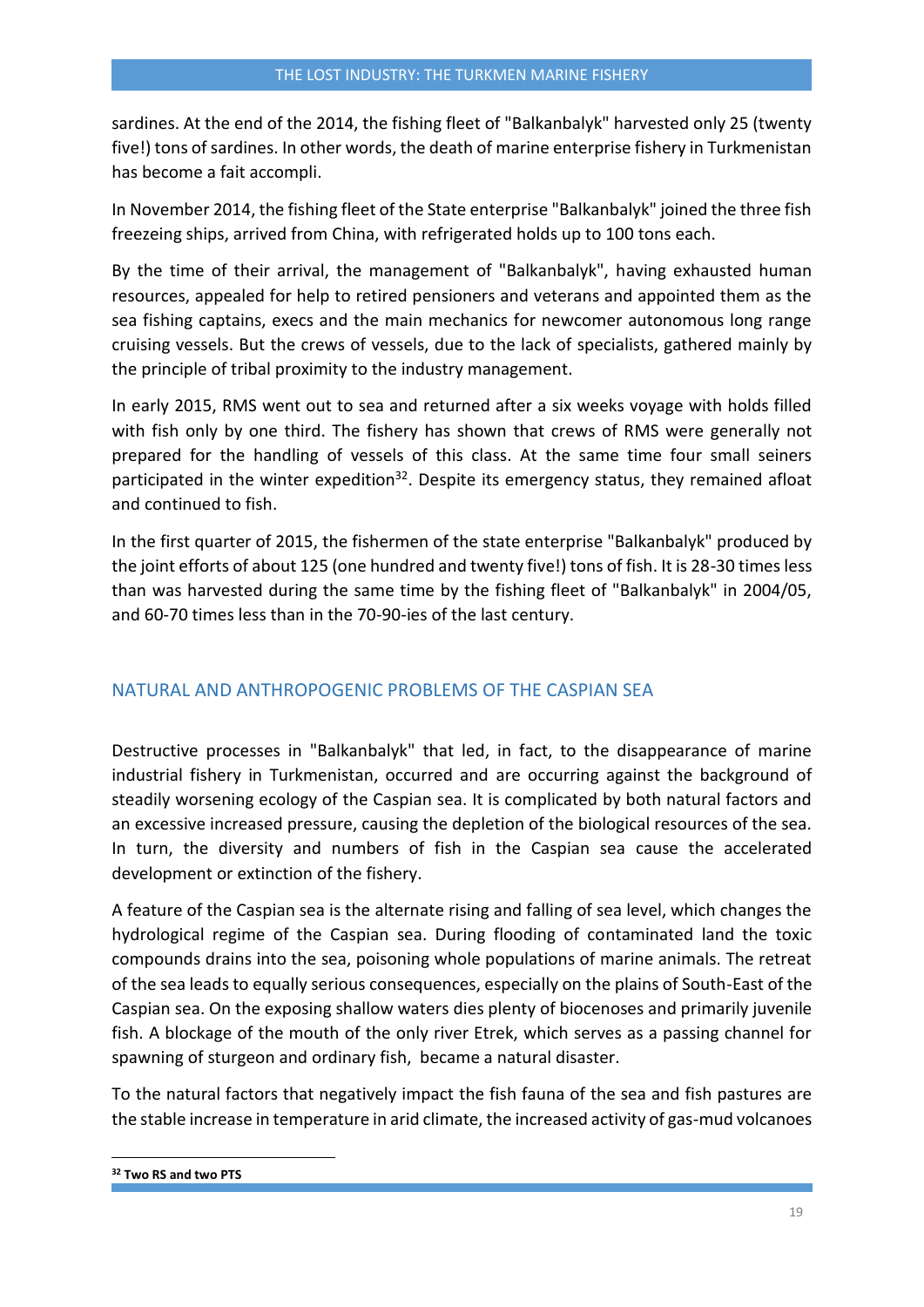and seaquakes. Currently, the wetlands in the Turkmenbashi Gulf, included in the Ramsar Convention 2009, are in a critical condition. The lakes Big and Small Delili, which are important links in the path of migrating fish and birds, dried up. Endangered marine ecosystems in the Turkmen Gulf in the South and in the Bay of Muraviev in the middle part of the Turkmen coast.

| Годы      |      | Осетр Севрюга Белуга |                | <b>Bcero</b> |
|-----------|------|----------------------|----------------|--------------|
| 1968-1970 | 93,7 | 69.9                 | $H/\mathbb{Z}$ | 179          |
| 1972-1978 | 69.2 | 69,9                 | 12.1           | 151,2        |
| 1983-1988 | 43.8 | 46,6                 | 14.1           | 104,5        |
| 1991-1999 | 27.9 | 19.6                 | 9.2            | 56,7         |
| 2001-2005 | 32.2 | 10,5                 | 7.5            | 50,3         |

Huge damage to fish stocks were caused by the ctenophore mnemiopsis leidyi, introduced in the early 2000-ies in the Caspian in ballast waters of ships. Invader, catastrophically breeding in the warm waters of the South Caspian, turned it into jelly and reduced the biomass of zooplankton, which is the basic food of sardines, to ten times. Accordingly, it decreased the stocks of sprat fisheries, massive loss of which was recorded in 2000-2001. The depletion of the food chain

resulted in a drastic reduction of the sturgeon and other valuable fish species. Therefore, catches of sturgeon are falling continuously for a long time due to the reduction of sturgeon population and it is in visual form reflects the negative trend of reduction of the biological resources of the Caspian sea (On materials by CaspNIORKh):

The intensification of human industrial activity also puts a dark mark on the future of fisheries in the Caspian sea, turning it into a cesspool of industrial and urban waste. Annually from the rivers of the Caspian basin thousands of tons of waste erupt in the sea: heavy metals, nutrient pollution and surface-active substances, which led to aggressive impact on biological resources and fish fauna of the sea. The ships ballast waters, the washings from oil tankers and jetties, consumables, chemical reagents and materials used on offshore drilling rigs and oil and gas platforms are added. A serious danger for the flora and fauna of the sea is the oil wells, that are now abandoned and flooded<sup>33</sup>. Uncontrolled release of crude oil, associated gases, oil emulsions, groundwater can cause irreversible consequences on the waters of biological habitats of commercial fish and other animals. Such releases have already taken place in the territorial waters of Kazakhstan, which caused in 90-ies of the XX century early XXI century a huge die-off of seals in the Northern Caspian.

Natural and anthropogenic factors were the main cause of the ongoing degradation of marine ecosystems and decline in stocks of marine fisheries, primarily sardines. They adversely affected the catches of fishermen, who fishes at their own risk or on the acquired patents, and the performance of the State enterprise "Balkanbalyk". Together with corruption and crime that has infected state-owned enterprise, these factors combined effect contributed to the negative dynamics and the approaching end of the industrial complex of marine fisheries sector in Turkmenistan.

#### <span id="page-20-0"></span>PROSPECTS OF MARINE FISHERY IN TURKMENISTAN

**<sup>33</sup> Including the Turkmen sector of the Caspian sea.**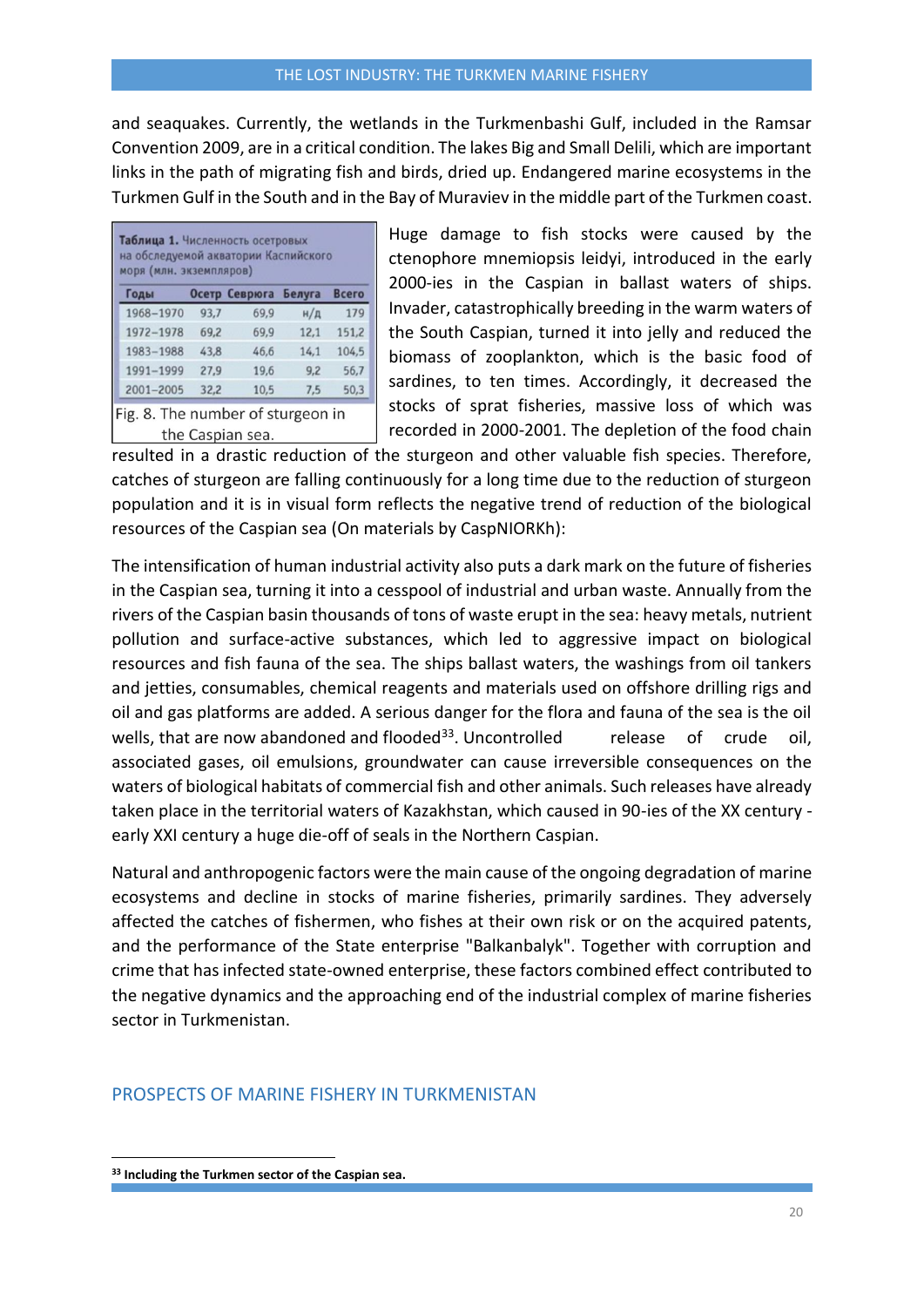In 2006, the marine fishery was still the basic industry and one of the priority directions in the development of the economy of Western Turkmenistan. According to official data, there were caught about 90 percent of all fish produced in the country. In accordance with the Program "Strategy of economic, political and cultural development of Turkmenistan for the period till 2020" in front of the fisheries complex the task was set to increase the volume of fish production to 30 thousand tons by 2010, and up to 80 thousand tons by 2020. This gave hope for the employment of thousands of indigenous Caspian Turkmen in traditional industry.

On the basis of the stated proportions of marine and river-lake fishery, the share of marine fishery would have at least 27 thousand tons in 2010. In 2005/06 the company "Balkanbalyk" harvested 14-15 thousand tons of fish. Given the active support from the state, the goal, that was set for the Caspian fishermen, was very real, but it was not carried out for the reasons stated above. In 2010, the fishery didn't even reach a thousand tons, or was 20 times less than the stated figures. Taking into account the critical situation that has prevailed in the enterprise "Balkanbalyk" by 2015, the task to raise the country's volume of fish production in 2020 up to 80 thousand tons, of which more than 70 thousand would have had the share of marine fishery of the state, now looks as absurd of ashgabat dreamers.

In order to save marine fishery in Turkmenistan, you need to remain sober economic calculation and public will. First of all, you must abandon outdated models of smallholder management of this industry. Based on mutual responsibility and criminal income, it turned once powerful fishing enterprise in the farm gate of oil and gas industry<sup>34</sup>.

You need to regain economic independence for both the enterprise "Balkanbalyk" and the Committee for fisheries of Turkmenistan. In a difficult period for sea fishing, co-financing of projects in the fishing industry should not occur in strict tandem with the oil and gas industry, but at the expense of investments from the state budget and mutually beneficial investment in the fishing industry from other industries of economic complex. The development of the allocated funds should be transparent and under control not only by the state but also by society, including non-biased media.

Today the company "Balkanbalyk" is in need of radical reconstruction and modernization of not only fishing fleets, but coastal production facilities. All the shops and cargo areas, including wharves and piers, do not meet the basic requirements of operation. Mooring line of the enterprise is cluttered by the overaged vessels put into storage<sup>35</sup>. Thousands of tons of metal of the same origin rusts along the banks, spoiling the appearance and polluting the waters of the Gulf of Turkmenbashi. The status of the resort city and international environmental standards urge to get rid of this junk.

Since 2005, for the purpose of improvement of ecological situation in the city of Turkmenbashi, there were made unsuccessful attempts to relocate the company "Balkanbalyk" in Kiyanly, where in 2007 it began the construction of a complex on artificial

**<sup>34</sup> The desire of oil majors to subdue the fishermen has a long history. In 1988, the management of NGDU "Kamyshldjaneft" tried to turn fishing farms of Gasan-Kuli in their farms.** 

**<sup>35</sup> Some of them are still listed in the ship's schedule as fully-featured boats. The funds are provided by the cost estimates for their maintenance.**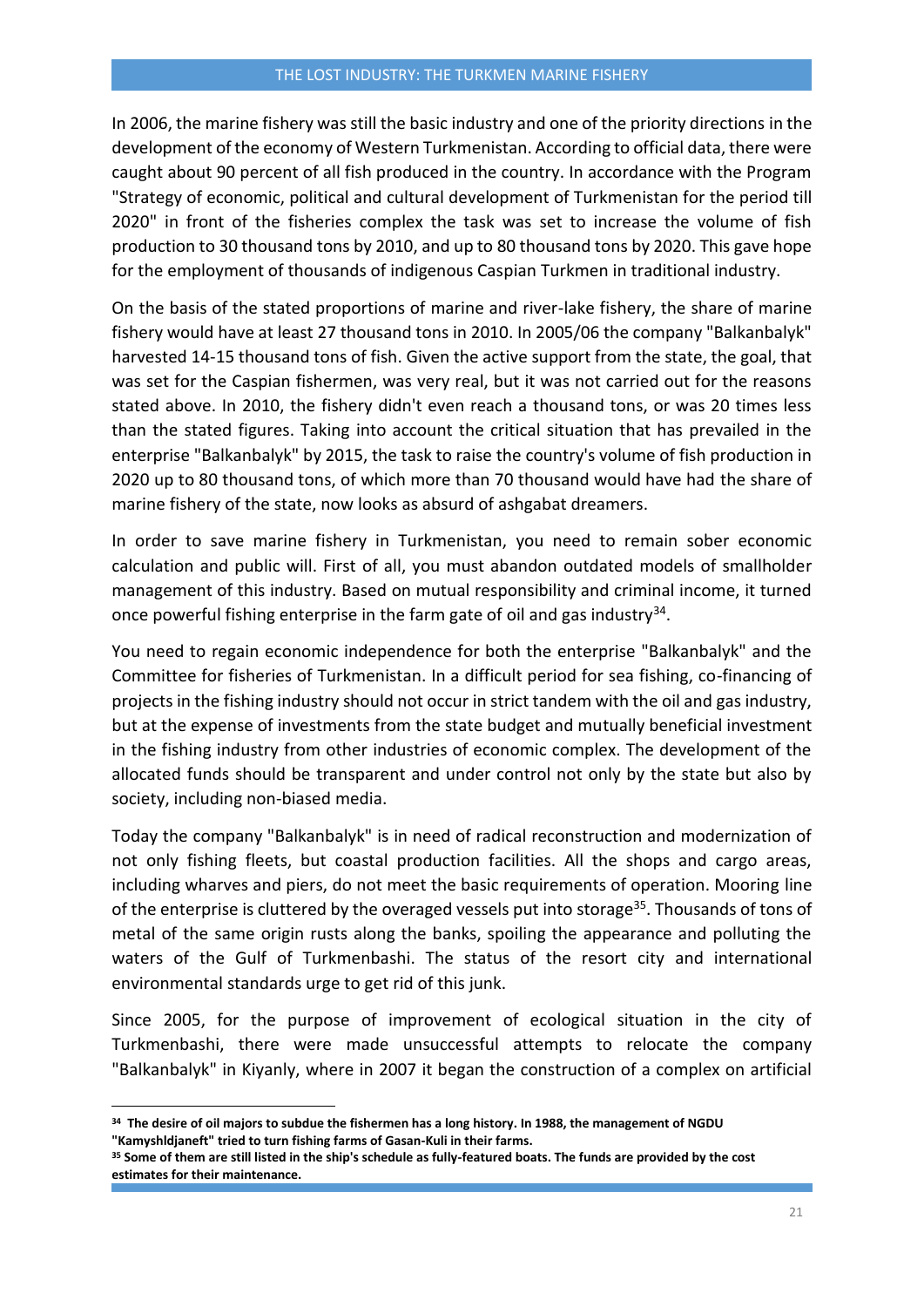breeding of sturgeons and production of caviar. The construction of the object of industrial fish culture with a production infrastructure for marine fishing industry has become protracted and is still at the stage of a zero cycle. Therefore, the construction of modern coastal marine fishing is the primary cause. Otherwise, there will have nowhere to stick a new addition of fishing boats that are purchased without taking into account the needs and support in the enterprise.

To restore full-fledged work on "Balkanbalyk" you have to deal with staffing issues. For many years it was managed by incompetent appointees of departmental structures of oil and gas industry. Knowledgeable specialists should work in marine fisheries. This requirement is equally important for senior and middle managers and ordinary workers, and especially to the crews of vessels. Their training should be systematic and should start as early as possible - better with school career counseling. We believe it is absolutely necessary to send the talented young people wishing to work at sea, in the specialized maritime educational institutions of the CIS countries and Baltic States.

It is required to perform the personnel reorganization in the ranks of the current team, especially in its management core. By slavish obedience, subservience and compromise, these pseudo-managers largely contributed to the collapse of production. There is a reason for the rotation. The company lives on donations and at the current negative rate of production, to hold a whole tribe of incompetent managers is unprofitable and immoral. Given their mentality, which formed in terms of criminal business, it is difficult to expect that they will take an active part in positive reform of the enterprise.

In circumstances of urgency, it would be right to seek the assistance of foreign managers and charge them for a certain time with the management of enterprise "Balkanbalyk" or completely new in the marine fisheries of Turkmenistan structure, that was created to replace it. The remuneration of foreign experts, and they may be professionals from Scandinavia and the Baltic countries, with which the Committee of fish industry of Turkmenistan has good relations, has to pay off by an exemplary organization of production, labour productivity and enhancing labour discipline based on respect for the rights and dignity of workers. Only professionals will be able to intelligently form a rational composition of the fishing fleet of Turkmenistan in the conditions of reduction of the biological resources of the Caspian sea. Competent leadership will create basic elements for economic growth, it will return trust to the authorities, which will be a cornerstone in the revival of the Turkmen sea fishing and the return of the fishermen - Turkmen Caspian sea traditional fishery.

Serious concern for marine fisheries dictates the rejection of the emptiness of verbal policies in promoting entrepreneurship among the fishermen in the coastal zone of Turkmenistan, demands from the government concrete and decisive measures to support fishermen, preserved, fortunately, to this day, both natural and legally organized private fishing. Today, they are, due to the critical status of the state fishery in the Caspian sea, the main suppliers of marine fish to the markets of the country<sup>36</sup>. You must return the self-respect natural to the

**<sup>36</sup> Today the enterprises of lake and river fishery, including the State enterprise "Altyn balyk" and all the regional production of aquaculture cultivation, do not satisfy consumer demand. The products of these companies is primarily**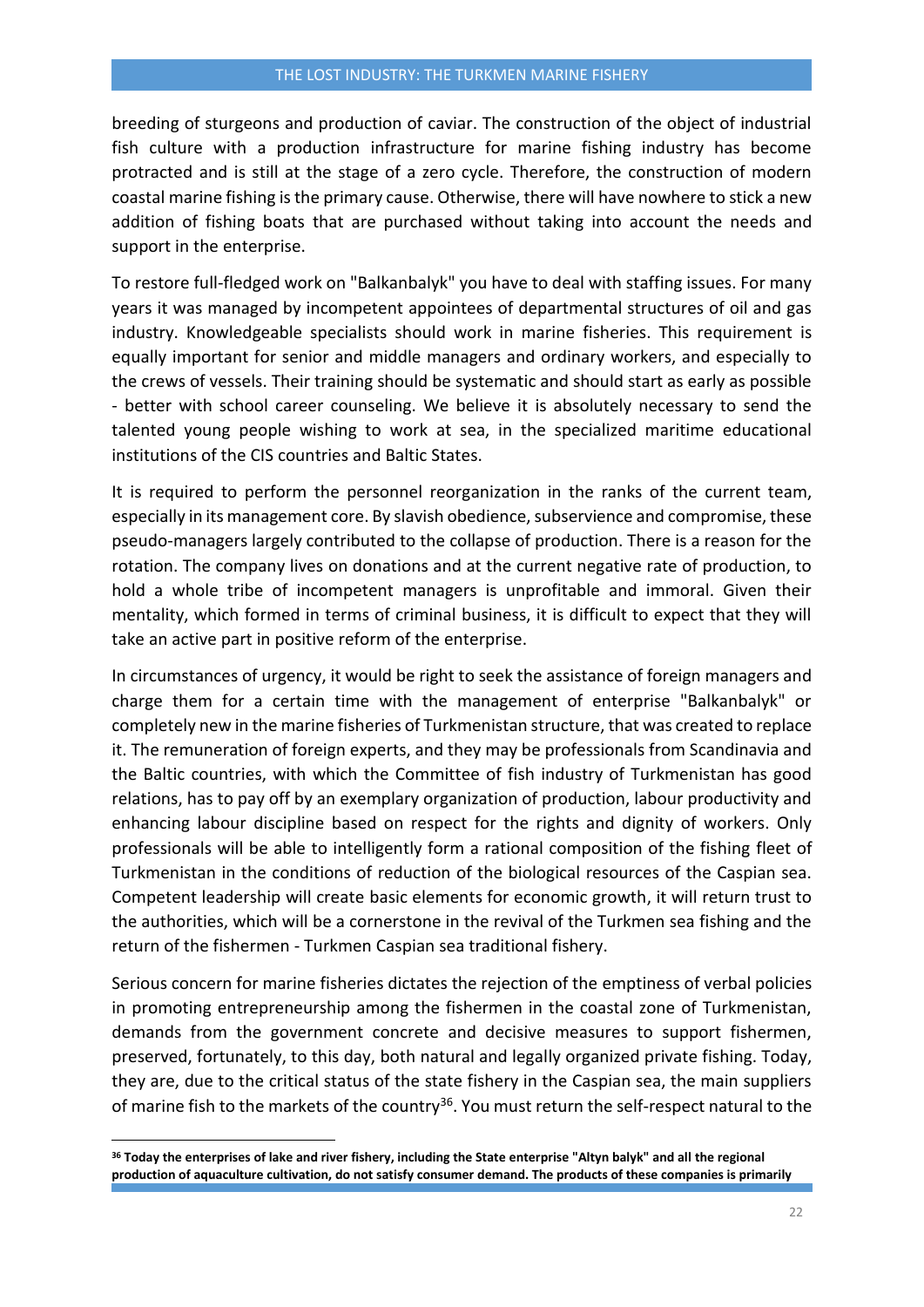fishermen to release them for a reasonable period from taxes and annoying selfish guards of all stripes, with impunity, a parasite on the workers of the sea. You need to help them with extremely preferential loans for purchase of fishing gear and small safe vessels.

A clear and predictable future of marine fisheries in Turkmenistan also depends on what kind of geo-ecological and political-economic situation will be in the world and the Caspian region.

The predictions in this area is extremely disappointing, but the development of events through the gloomy scenarios shoots in the near future all the question of the existence of not only fisheries, but the fish in the Caspian sea. Local fisheries has been steadily declining. Almost lost commercial value anchovy sprat and big-eye kilka, ten times reduced the reproduction of carp, herring, roach, bream and other small fish $^{37}$ . From the latter still remains, though not in the previous volumes, the mullet<sup>38</sup>. Caspian salmon is out of sight; the stellate sturgeon, Beluga and ship are critically endangered<sup>39</sup>.

Repeated, like a mantra, from all the high departments, the assertion that the unique Caspian sea is a natural repository for 90% of the sturgeon – the most valuable fish in the world - is a long time not true. High amount of unreported harvesting and the lack of regional normativelegal base in the mechanism of protection of unauthorized fishing has done its dirty work. In recent years there is a decrease of all studied in the framework of intergovernmental cooperation of the Caspian countries and independent experts indicators of the status of the natural stock of sturgeon.

Still remaining the largest supplier of environmentally friendly sturgeon and black caviar, the Caspian sea in the volume of catches begins to rapidly give way to aquaculture production of sturgeon, produced mainly at the enterprises of the Russian Federation and the Islamic Republic of Iran. At the same time, aquaculture, being a powerful source of market saturation by products of protein and a donor of juvenile fish for restocking the sea, have a negative impact on natural population of sturgeon, causing the irreversible mutation. Even now, according to international experts and departmental monitoring of the Caspian sea, the modern population of sturgeon is half made up of fish of artificial generation. In the apparent decline in the natural flavor and other organoleptic qualities, their only advantage over aquaculture is a natural gain and, as a consequence, more weight.

The most menacing cloud that covers the optimistic horizons of marine fishery in the Caspian sea, is the development of its shelf. The extraction of minerals and, primarily, hydrocarbon resources, associated with the well-being of the Caspian countries, is gaining momentum and

**sold in Ashgabat and in places of the production of freshwater fish. It does not come in the retail network of the coastal cities.** 

**<sup>37</sup> The slow recovery of herds of anchovy sprat in the process of competition for forage resources with the ctenophore mnemiopsis is far from complete, and does not affect the stable trend of impoverishment of biological resources of the Caspian sea.** 

**<sup>38</sup> Herring-carnosine, kutum and perch, that were disappeared from the fishery, appeared to a limited extent in the coastal fishing. It is a favorable sign, but the unexpected nature of the return of these fish is unknown. Currently, a special "hunt" on them is not conducted, they are caught at random, while their flocks enters the nets for mullet. Perch is mostly caught by the nets and trap nets near the rocky shores, where it mainly inhabits.** 

<sup>39</sup> **From the speeches of the participants of the Caspian environment forum-12 in Avaza.**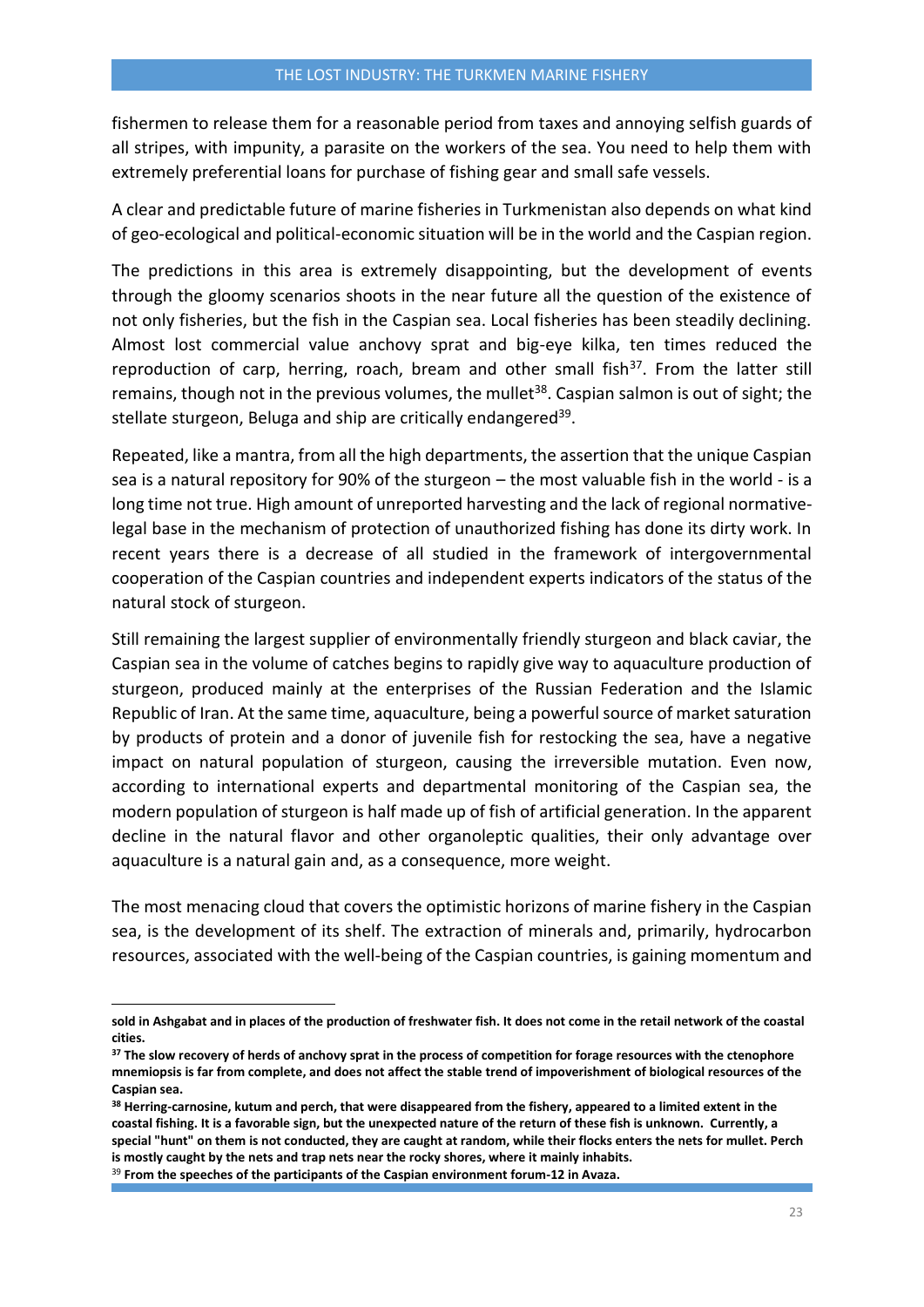will grow every year, as oil reserves amount of the sea is proven to be of 10 billion tons, 3 billion of them belongs to the Azerbaijani sector of the Caspian sea. In accordance with this it will increase risks and environmental problems in the region.

In the present state of things, when the Caspian littoral countries was not fully resolved many of the issues of environmental management in the Caspian sea, there is no guarantee that man-made cataclysm, that occurred in the Gulf of Mexico in April 2010, will not happen here. But the Caspian sea is not comparable with the oceanic expanse of the Gulf. If such a disaster will happen to him, it quickly turns into an oil lake with unpredictable consequences for the entire Eurasian subcontinent.

The prerequisites for this are present. First of all, they lie in the desire of the majority of the elites of the Caspian States to delimit the expanse of the Caspian sea and to convert their inherited land in the patrimony of the national oil and gas corporations for which protection of biodiversity of the Caspian sea and issues of marine fisheries are a matter of secondary importance. For example, the scale of hatchery reproduction of sturgeons in the whole Caspian sea recently reduced. This is not caused by concern about the purity of the natural lines in the fish populations, but by more profitable investment in the oil business on the Caspian shelf. The showy buys of fishing vessels by Turkmenistan speaks on the slave position of the fishing, when there is real lack of professional ships crews and the total collapse of the coastal infrastructure of the enterprise "Balkanbalyk". This may also include artificially frozen long-term construction of marine fishing industry in Kiyanly, Esenguly, Turkmenbashy etrap and other examples. Of the same series is advertising of fish products of "Balkanbalyk" at the international exhibitions, where a company, that is not having a sufficient range and volume of its products in the trading network, referred to as the flagship of the domestic fishing industry. All this is rhetorical garbage that prevents constructive reform of marine fisheries.

In this situation, professionals who have worked in sea fishery for decades, see a way out of the situation in the joint possession of the sea states in the Caspian region. They propose to create, with the participation of authoritative international organizations, the independent institutions for the protection of the Caspian ecology, rational use of its diverse natural resources, including fish stocks.

This idea gradually hit the road in life. Today it is supported even by the top management of Turkmenistan in close in terms interpretation. Speaking at the meeting on UN conference held on 14 March 2015 in the Japanese city of Sendai<sup>40</sup>, the President of Turkmenistan Gurbanguly Berdymuhammedov called the Caspian sea a zone of high risk and proposed to establish in Ashgabat the UN Regional centre for cooperation in the field of environmental protection in vulnerable regions of Central Asia. Implementation of this proposal can play a decisive role in the revival of a comprehensive and careful use of natural resources of the Caspian sea at the macro level. But the implementation of such projects is impossible without the engagement of an active civil society not only in Turkmenistan, but also in other countries of the Caspian region. But, in this case, in Turkmenistan, we need political decision on the

**<sup>40</sup> III world conference of the UN "Disaster risk reduction".**